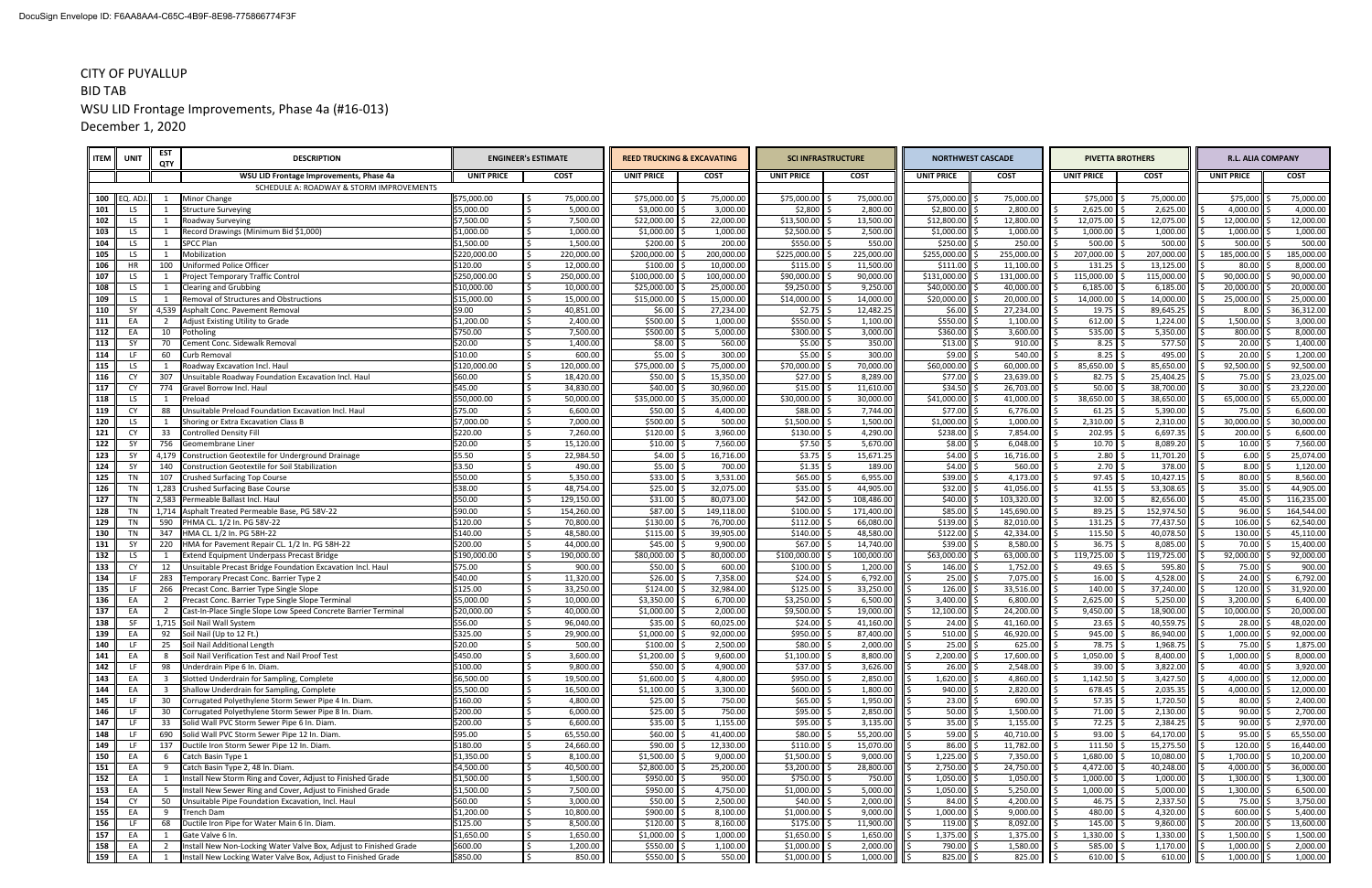#### CITY OF PUYALLUP

#### BID TABWSU LID Frontage Improvements, Phase 4a (#16-013)

December 1, 2020

| 160        | <b>LS</b>   | Erosion Control and Water Pollution Prevention                                    | \$15,000.00             | 15,000.00              | \$15,000.00             | 15,000.00              | $$3,500.00$ \$                 | 3,500.00               | 23,500.00           | 23,500.00              | 6,500.00            | 6,500.00               | 16,000.00<br>16,000.00                        |
|------------|-------------|-----------------------------------------------------------------------------------|-------------------------|------------------------|-------------------------|------------------------|--------------------------------|------------------------|---------------------|------------------------|---------------------|------------------------|-----------------------------------------------|
| 161        | SY          | 440<br>Biodegradable Erosion Control Blanket                                      | \$3.00                  | 1,320.00               | $$2.00$ $\vert$ \$      | 880.00                 | $$4.00$ $$$                    | 1,760.00               | $3.20$ \$<br>ll S   | 1,408.00               | $2.90$ $\mid$       | 1,276.00               | 5.00<br>2,200.00                              |
| 162        | EA          | <b>Inlet Protection</b><br>q                                                      | \$90.00                 | 810.00                 | \$50.00                 | 450.00                 | $$80.00$ $$$                   | 720.00                 | 55.00               | 495.00                 | 48.25               | 434.25                 | 50.00<br>450.00                               |
| 163        | LF          | 1,000 High Visibility Silt Fence                                                  | \$6.50                  | 6,500.00               | \$3.00                  | 3,000.00               | $$4.00$ \$                     | 4,000.00               | 4.00                | 4,000.00               | 4.75                | 4,750.00               | 4,500.00<br>4.50                              |
| 164        | LF          | 580<br>Wattle                                                                     | \$4.00                  | 2,320.00               | \$3.00                  | 1,740.00               | $$5.00$ S                      | 2,900.00               | 2.75                | 1,595.00               | 6.55                | 3,799.00               | 4.00<br>2,320.00                              |
| 165        | SY          | 528<br><b>Temporary Seeding</b>                                                   | \$10.00                 | 5,280.00               | \$1.00                  | 528.00                 | $$8.00$ $$$                    | 4,224.00               | 1.75                | 924.00                 | 1.75                | 924.00                 | 2,112.00<br>4.00                              |
| 166        | LS.         | <b>NPDES Construction Stormwater General Permit</b>                               | \$5,000.00              | 5,000.00               | \$3,000.00              | 3,000.00               | $$5,000.00$ \$                 | 5,000.00               | 3,500.00            | 3,500.00               | 525.00              | 525.00                 | 1,000.00<br>1,000.00                          |
| 167        | SY          | 888<br>Seeded Lawn Installation                                                   | \$10.00                 | 8,880.00               | \$2.00                  | 1,776.00               | $$6.00$ \$                     | 5,328.00               | 2.00                | 1,776.00               | 3.15                | 2,797.20               | 4.00<br>3,552.00                              |
| 168        | CY          | 112<br><b>Topsoil Type A</b>                                                      | \$52.00                 | 5,824.00               | \$50.00                 | 5,600.00               | $$75.00$ $$$                   | 8,400.00               | 65.00               | 7,280.00               | 68.25               | 7,644.00               | 60.00<br>6,720.00                             |
| 169        | <b>CY</b>   | 29<br>Bark or Wood Chip Mulch                                                     | \$50.00                 | 1,450.00               | \$60.00                 | 1,740.00               | $$90.00$ \$                    | 2,610.00               | 65.00               | 1,885.00               | 89.25               | 2,588.25               | 2,320.00<br>80.00                             |
| 170        | LF          | Cement Conc. Traffic Curb and Gutter<br>937                                       | \$38.00                 | 35,606.00              | \$40.00                 | 37,480.00              | $$33.50$ \$                    | 31,389.50              | 31.00               | 29,047.00              | 34.90               | 32,701.30              | 29.00<br>27,173.00                            |
| 171        | LF          | 422<br>Cement Conc. Border                                                        | \$120.00                | 50,640.00              | \$80.00                 | 33,760.00              | \$160.00                       | 67,520.00              | 75.00               | 31,650.00              | 57.75               | 24,370.50              | 35,870.00<br>85.00                            |
| 172        | LF<br>FA    | 105<br>Cement Conc. Band<br><b>Resolution of Utility Conflicts</b>                | \$180.00                | 18,900.00<br>20,000.00 | \$110.00                | 11,550.00<br>20,000.00 | $$175.00$ \$                   | 18,375.00<br>20,000.00 | 134.00<br>20,000.00 | 14,070.00<br>20,000.00 | 109.25<br>20,000.00 | 11,471.25<br>20,000.00 | 11,550.00<br>110.00<br>20,000.00<br>20,000.00 |
| 173<br>174 | SY          | 130<br>Commercial Cement Conc. Driveway Entrance, 3-Day Mix                       | \$20,000.00<br>\$110.00 | 14,300.00              | \$20,000.00<br>\$130.00 | 16,900.00              | $$20,000.00$ \$<br>$$76.00$ \$ | 9,880.00               | 112.00              | 14,560.00              | 107.10              | 13,923.00              | 65.00<br>8,450.00                             |
| 175        | HUND        | 1.30<br>Type 1 Raised Pavement Markers                                            | \$500.00                | 650.00                 | \$650.00                | 845.00                 | $$650.00$ \$                   | 845.00                 | 670.00              | 871.00                 | 630.00              | 819.00                 | 1,000.00<br>1,300.00                          |
| 176        | HUND        | <b>Type 2 Rasied Pavement Markers</b>                                             | \$500.00                | 500.00                 | \$800.00                | 800.00                 | $$800.00$ \$                   | 800.00                 | 835.00              | 835.00                 | 787.50              | 787.50                 | 800.00<br>800.00                              |
| 177        | <b>HUND</b> | 0.05<br>Type 3 Raised Pavemen Markers, 8 In.                                      | \$500.00                | 25.00                  | \$5,250.00              | 262.50                 | $$2,650.00$ \$                 | 132.50                 | 5,850.00            | 292.50                 | 5,512.50            | 275.63                 | 6,000.00<br>300.00                            |
| 178        | LF          | 422<br>Chain Link Fence Type 6 on Conc. Border                                    | \$55.00                 | 23,210.00              | \$40.00                 | 16,880.00              | $$40.00$ \$                    | 16,880.00              | 41.00               | 17,302.00              | 47.25               | 19,939.50              | 40.00<br>16,880.00                            |
| 179        | LF          | -55<br>Chain Link Fence Type 6 on Thickened Edge                                  | \$55.00                 | 3,025.00               | \$40.00                 | 2,200.00               | $$40.00$ \$                    | 2,200.00               | 41.00               | 2,255.00               | 47.25               | 2,598.75               | 40.00<br>2,200.00                             |
| 180        | LF          | 130<br>Steel Cable Fence, 48-In. Height                                           | \$40.00                 | 5,200.00               | \$32.00                 | 4,160.00               | $$30.00$ \$                    | 3,900.00               | 31.00               | 4,030.00               | 131.25              | 17,062.50              | 30.00<br>3,900.00                             |
| 181        | EA          | Monument Case and Cover                                                           | \$1,800.00              | 1,800.00               | \$1,500.00              | 1,500.00               | \$700.00 \$                    | 700.00                 | 1,000.00            | 1,000.00               | 350.00              | 350.00                 | 1,000.00<br>1,000.00                          |
| 182        | SY          | 283<br>Cement Conc. Sidewalk                                                      | \$60.00                 | 16,980.00              | \$70.00                 | 19,810.00              | $$52.00$ $$$                   | 14,716.00              | 61.00               | 17,263.00              | 70.35               | 19,909.05              | 36.00<br>10,188.00                            |
| 183        | SY          | 598<br>Pervious Cement Conc. Sidewalk                                             | \$75.00                 | 44,850.00              | \$83.00                 | 49,634.00              | $$60.00$ \$                    | 35,880.00              | 72.50               | 43,355.00              | 80.85               | 48,348.30              | 50.00<br>29,900.00                            |
| 184        | LF          | 160<br>Pervious Cement Conc. Thickened Edge                                       | \$50.00                 | 8,000.00               | \$45.00                 | 7,200.00               | $$60.00$ \$                    | 9,600.00               | 35.00               | 5,600.00               | 44.35               | 7,096.00               | 53.00<br>8,480.00                             |
| 185        | LF          | 55<br>Cement Conc. Thickened Edge                                                 | \$50.00                 | 2,750.00               | \$45.00                 | 2,475.00               | $$12.00$ $$$                   | 660.00                 | 44.00               | 2,420.00               | 35.95               | 1,977.25               | 50.00<br>2,750.00                             |
| 186        | SY          | 55<br><b>HMA Curb Ramp</b>                                                        | \$150.00                | 8,250.00               | \$80.00                 | 4,400.00               | $$50.00$ \$                    | 2,750.00               | 106.00              | 5,830.00               | 78.75               | 4,331.25               | 2,475.00<br>45.00                             |
| 187        | SY          | 81<br><b>HMA Sidewalk</b>                                                         | \$80.00                 | 6,480.00               | \$80.00                 | 6,480.00               | $$50.00$ \ \$                  | 4,050.00               | 95.00               | 7,695.00               | 78.75               | 6,378.75               | 3,645.00<br>45.00                             |
| 188        | LS.         | Illumination System, Complete                                                     | \$195,000.00            | 195,000.00             | \$141,000.00            | 141,000.00             | $$130,000.00$ \$               | 130,000.00             | 150,000.00          | 150,000.00             | 128,150.00          | 128,150.00             | 145,000.00<br>145,000.00                      |
| 189        | LS.         | <b>Permanent Signing</b>                                                          | \$3,500.00              | 3,500.00               | \$1,750.00              | 1,750.00               | $$1,575.00$ \$                 | 1,575.00               | 2,000.00            | 2,000.00               | 1,625.00            | 1,625.00               | 2,000.00<br>2,000.00                          |
| 190        | LF          | 3,625 Plastic Line                                                                | \$5.00                  | 18,125.00              | \$1.80                  | 6,525.00               | $$1.75$ $$$                    | 6,343.75               | 1.80                | 6,525.00               | 1.65                | 5,981.25               | 5,800.00<br>1.60                              |
| 191        | <b>IF</b>   | 160<br>Plastic Wide Lane Line                                                     | \$10.00                 | 1,600.00               | \$4.50                  | 720.00                 | $$4.50$ \$                     | 720.00                 | 4.50                | 720.00                 | 4.20                | 672.00                 | 5.00<br>800.00                                |
| 192        | EA          | <b>Plastic Traffic Arrow</b>                                                      | \$300.00                | 1,800.00               | \$190.00                | 1,140.00               | $$175.00$ \$                   | 1,050.00               | 185.00              | 1,110.00               | 173.25              | 1,039.50               | 1,050.00<br>175.00                            |
| 193        | EA          | <b>Plastic Traffic Letter</b>                                                     | \$300.00<br>\$14.00     | 2,400.00<br>420.00     | \$90.00<br>\$7.00       | 720.00<br>210.00       | $$82.00$ \$<br>$$7.00$ \$      | 656.00<br>210.00       | 85.00<br>7.20       | 680.00<br>216.00       | 78.75<br>6.85       | 630.00<br>205.50       | 100.00<br>800.00<br>300.00<br>10.00           |
| 194<br>195 | LF<br>LF    | 30<br>Plastic Stop Line<br>850<br><b>Paint Line</b>                               | \$1.00                  | 850.00                 | \$2.00                  | 1,700.00               | $$2.00$ $$$                    | 1,700.00               | 2.00                | 1,700.00               | 1.90                | 1,615.00               | 2.00<br>1,700.00                              |
| 196        | <b>CY</b>   | 639<br>Gabion Cribbing - Twisted or Welded Steel Wire Basket                      | \$55.00                 | 35,145.00              | \$65.00                 | 41,535.00              | $$185.00$ \$                   | 118,215.00             | 180.00              | 115,020.00             | 60.65               | 38,755.35              | 145.00<br>92,655.00                           |
| 197        | <b>CY</b>   | 120<br>Decorative Gabion Cribbing - Welded Steel Wire Mesh Basket                 | \$65.00                 | 7,800.00               | \$65.00                 | 7,800.00               | $$305.00$ $$$                  | 36,600.00              | 338.00              | 40,560.00              | 75.00               | 9,000.00               | 350.00<br>42,000.00                           |
| 198        | TN          | 1,309 Gabion Rock Backfill                                                        | \$65.00                 | 85,085.00              | \$40.00                 | 52,360.00              | $$28.00$ \$                    | 36,652.00              | 47.00               | 61,523.00              | 26.00               | 34,034.00              | 39,270.00<br>30.00                            |
| 199        | TN          | 245<br><b>Decorative Gabion Rock Backfil</b>                                      | \$125.00                | 30,625.00              | \$40.00                 | 9,800.00               | $$28.00$ \$                    | 6,860.00               | 58.50               | 14,332.50              | 26.00               | 6,370.00               | 40.00<br>9,800.00                             |
| 200        | <b>CY</b>   | 20<br>Unsuitable Gabion Foundation Excavation Incl. Haul                          | \$60.00                 | 1,200.00               | \$50.00                 | 1,000.00               | $$50.00$ \ \$                  | 1,000.00               | 78.00               | 1,560.00               | 49.00               | 980.00                 | 75.00<br>1,500.00                             |
| 201        | EA          | <b>Water Monitoring Port</b><br>-3                                                | \$1,500.00              | 4,500.00               | \$1,000.00              | 3,000.00               | $$3,500.00$ $\parallel$ \$     | 10,500.00              | 1,375.00            | 4,125.00               | 1,145.00            | 3,435.00               | 1,500.00<br>4,500.00                          |
|            |             | <b>Schedule A Subtotal</b>                                                        |                         | l s<br>2,787,469.50    |                         | \$2,030,514.50         | I S.                           | 2,171,926.25           |                     | 2,236,488.00<br>Ŝ.     |                     | 2,182,836.78           | \$2,290,752.00                                |
|            |             |                                                                                   |                         |                        |                         |                        |                                |                        |                     |                        |                     |                        |                                               |
|            |             | SCHEDULE B: SANITARY SEWER IMPROVEMENTS                                           |                         |                        |                         |                        |                                |                        |                     |                        |                     |                        |                                               |
| 300        | LS.         | Shoring or Extra Excavation Class B - Water/Sewer                                 | \$6,500.00              | 6,500.00               | $$1,500.00$ \$          | 1,500.00               | $$1,500.00$ \$                 | 1,500.00               | 500.00              | 500.00                 | \$630.00            | 630.00                 | \$1,500.00<br>1,500.00                        |
| 301        | EA          | Install New Ring and Cover, Adjust to Grade                                       | \$7,500.00              | 7,500.00               | $$5,000.00$ \$          | 5,000.00               | $$6,500.00$ \$                 | 6,500.00               | 7,750.00            | 7,750.00               | $$10,685.00$ \;     | 10,685.00              | \$6,500.00<br>6,500.00                        |
| 302        | CY          | 20<br>Unsuitable Pipe Foundation Excavation Incl. Haul - Water/Sewer              | \$60.00                 | 1,200.00               | $$50.00$ \$             | 1,000.00               | $$50.00$ \$                    | 1,000.00               | $85.00$ \$          | 1,700.00               | \$100.00            | 2,000.00               | $$75.00$ $$$<br>1,500.00                      |
| 303        | LF          | 165<br>CL 52 Ductile Iron Pipe for Water Main 8 In. Diam.                         | \$160.00                | 26,400.00              | $$100.00$ \$            | 16,500.00              | $$65.00$ \$                    | 10,725.00              | $66.00$ \$          | 10,890.00              | \$125.00            | 20,625.00              | \$130.00<br>21,450.00                         |
|            |             | <b>Schedule B Subtotal =</b>                                                      |                         | l \$<br>41,600.00      |                         | 24,000.00              |                                | 19,725.00              |                     | 20,840.00<br>.s        |                     | 33,940.00              | 30,950.00                                     |
|            |             | WSST @ 9.9%                                                                       |                         | 4,118.40<br>l S        |                         | 2,376.00               |                                | 1,952.78               |                     | 2,063.16               |                     | 3,360.06               | 3,064.05                                      |
|            |             | <b>Schedule B Subtotal =</b>                                                      |                         | 45,718.40              |                         | 26,376.00              |                                | 21,677.78              |                     | 22,903.16              |                     | 37,300.06              | 34,014.05                                     |
|            |             | Total Bid Base Bid (Schedule $A + B$ ) =                                          |                         | 2,833,187.90           |                         | \$2,056,890.50         |                                | \$2,193,604.03         |                     | \$2,259,391.16         |                     | \$2,220,136.84         | \$2,324,766.05                                |
|            |             |                                                                                   |                         |                        |                         |                        |                                |                        |                     |                        |                     |                        |                                               |
| 400        | SY          | ADDITIVE 1 SCHEDULE C: 4B WALL CONSTRUCTION<br>112 Asphalt Conc. Pavement Removal | \$12.00                 | 1,344.00               | $$6.00$ \$              | 672.00                 | $$5.00$ \$                     | 560.00                 | \$6.00              | 672.00                 | 20.55               | 2,301.60               | 8.00<br>896.00                                |
| 401        | EA          | Potholing<br>$\overline{2}$                                                       | \$750.00                | 1,500.00               | $$500.00$ \$            | 1,000.00               | $$300.00$ \$                   | 600.00                 | \$360.00 \$         | 720.00                 | 535.00              | 1,070.00               | 800.00<br>1,600.00                            |
| 402        | LS          | Shoring or Extra Excavation Class B                                               | \$2,500.00              | 2,500.00               | $$1.00$ \$              | 1.00                   | $$1,000.00$ \$                 | 1,000.00               | $$500.00$ \$        | 500.00                 | 630.00              | 630.00                 | 10,000.00<br>10,000.00                        |
| 403        | SY          | Construction Geotextile for Soil Stabilization<br>311                             | \$3.50                  | 1,088.50               | $$5.00$ \$              | 1,555.00               | $$1.50$ \$                     | 466.50                 | $$3.00$ $$$         | 933.00                 | 4.45                | 1,383.95               | 8.00<br>2,488.00                              |
| 404        | SY          | 102<br>Geomembrane Liner                                                          | \$20.00                 | 2,040.00               | $$10.00$ \$             | 1,020.00               | $$7.50$ $$$                    | 765.00                 | $$8.50$ \$          | 867.00                 | 17.00               | 1,734.00               | 10.00<br>1,020.00                             |
| 405        | TN          | <b>Crushed Surfacing Top Course</b>                                               | \$100.00                | 500.00                 | $$33.00$ \$             | 165.00                 | $$80.00$ \$                    | 400.00                 | $$39.00$ $$$        | 195.00                 | 182.50              | 912.50                 | 100.00<br>500.00                              |
| 406        | TN          | Crushed Surfacing Base Course<br>20                                               | \$80.00                 | 1,600.00               | $$25.00$ \$             | 500.00                 | $$80.00$ \$                    | 1,600.00               | $$32.00$ \$         | 640.00                 | 83.00               | 1,660.00               | 80.00<br>1,600.00                             |
| 407        | TN          | Permeable Ballast Incl. Haul<br>28                                                | \$50.00                 | 1,400.00               | $$31.00$ \$             | 868.00                 | $$50.00$ \$                    | 1,400.00               | $$53.00$ \$         | 1,484.00               | 65.65               | 1,838.20               | 100.00<br>2,800.00                            |
| 408        | TN          | HMA Cl. 1/2 In. CL. 1/2 In. PG 58H-22<br>35                                       | \$200.00                | l s<br>7,000.00        | $$200.00$ \$            | 7,000.00               | $$178.00$ \$                   | 6,230.00               | $$223.00$ \$        | 7,805.00               | $210.00$ \$         | 7,350.00               | 200.00 \$<br>7,000.00<br>ll \$                |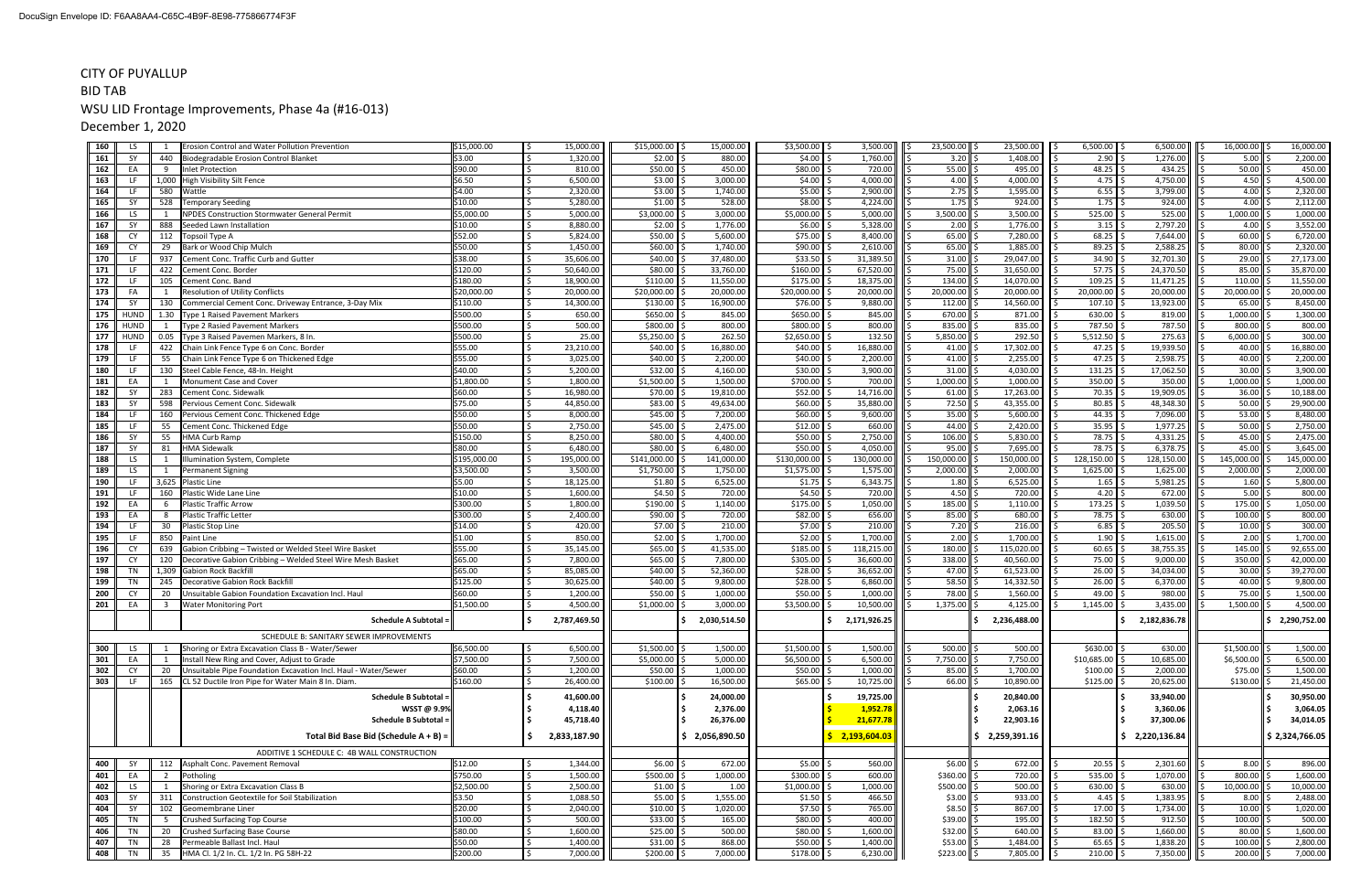#### CITY OF PUYALLUP

# BID TABWSU LID Frontage Improvements, Phase 4a (#16-013)

December 1, 2020

| 409   | <b>SE</b> |     | 3,450 Soil Nail Wall System                                     | \$56.00    | 193,200.00   | \$35.00    | 120,750.00               |        | $$24.00$ $$$   | 82,800.00    | \$23.50              | $81,075.00$ $\parallel$ | 23.65            | 81,592.50             | 28.00    | 96,600.00      |
|-------|-----------|-----|-----------------------------------------------------------------|------------|--------------|------------|--------------------------|--------|----------------|--------------|----------------------|-------------------------|------------------|-----------------------|----------|----------------|
| 410 l | EA        |     | 168 Soil Nail (Up to 12 Ft.)                                    | \$325.00   | 54,600.00    | \$1,000.00 | 168,000.00               |        | $$945.00$ \$   | 158,760.00   | $$510.00$ $ $        | 85,680.00               | 945.00           | 158,760.00       \$   | 1,000.00 | 168,000.00     |
| 411   |           |     | Soil Nail Additional Length                                     | \$20.00    | 1,000.00     | \$100.00   | 5,000.00                 |        | $$80.00$ \$    | 4,000.00     | $$25.00$ $ $ :       | 1,250.00                | 78.75            | 3,937.50              | 75.00    | 3,750.00       |
| 412   |           |     | 130 Ductile Iron Pipe for Water Main 6 In. Diam.                | \$125.00   | 16,250.00    | \$80.00    | 10,400.00                |        | $$140.00$ \$   | 18,200.00    | \$99.00              | 12,870.00               | 129.00           | 16,770.00             | 200.00   | 26,000.00      |
| 413   |           |     | Gate Valve 6 In.                                                | \$1,650.00 | 1,650.00     | \$1,200.00 | 1,200.00                 |        | $$1,650.00$ \$ | 1,650.00     | \$1,375.00           | 1,375.00                | 1,330.00         | 1,330.00              | 1,500.00 | 1,500.00       |
| 414   |           |     | Seeded Lawn Installation                                        | \$10.00    | 200.00       | $$10.00$ . |                          | 200.00 | $$100.00$ \$   | 2,000.00     | $$2.00$ $$$          | 40.00                   | $5.25$   :       | 105.00                | 20.00    | 400.00         |
| 415   |           |     | Topsoil Type A                                                  | \$52.00    | 2,184.00     | \$60.00    | 2,520.00                 |        | $$75.00$ $$$   | 3,150.00     | $$79.00$ $$$         | 3,318.00                | 68.25            | 2,866.50              | 60.00    | 2,520.00       |
| 416   | <b>CY</b> |     | Bark or Wood Chip Mulch                                         | \$85.00    | 255.00       | \$100.00   |                          | 300.00 | $$90.00$ \$    | 270.00       | $$107.00$ $\vert$ \$ | 321.00                  | 89.25            | 267.75                | 100.00   | 300.00         |
| 417   |           | 277 | Steel Cable Fence, 48-In. Height                                | \$40.00    | 11,080.00    | \$32.00    | 8,864.00                 |        | $$30.00$ \$    | 8,310.00     | $$31.00$ :           | 8,587.00                | 131.25           | 36,356.25             | 30.00    | 8,310.00       |
| 418   |           |     | 496 Blank Conduit Pipe 4 In. Diam.                              | \$15.00    | 7,440.00     | \$32.00    | 15,872.00                |        | $$32.00$ \$    | 15,872.00    | \$15.00              | 7,440.00                | 41.00            | $20,336.00$           | 14.00    | 6,944.00       |
| 419   |           |     | 229  Decorative Gabion Cribbing - Welded Steel Wire Mesh Basket | \$65.00    | 14,885.00    | \$65.00    | 14,885.00                |        | $$185.00$ \$   | 42,365.00    | \$338.00             | 77,402.00               | 77.25            | 17,690.25             | 110.00   | 25,190.00      |
| 420   |           |     | 470 Decorative Gabion Rock Backfill                             | \$120.00   | 56,400.00    | \$40.00    | 18,800.00                |        | $$28.00$ $$$   | 13,160.00    | \$58.50              | 27,495.00               | $26.00$ $\mid$ . | 12,220.00 $\parallel$ | 40.00    | 18,800.00      |
|       |           |     | Additive 1 Schedule C Subtotal =                                |            | 378,116.50   |            | 379,572.00               |        |                | 363,558.50   |                      | 320,669.00              |                  | 371,112.00            |          | 386,218.00     |
|       |           |     | Preference 1: Base Bid + Additive 1 (Schedule $A + B + C$ ) =   |            | 3,211,304.40 |            | 2,436,462.50             |        |                | 2,557,162.53 |                      | 2,580,060.16            |                  | 2,591,248.84          |          | \$2,710,984.05 |
|       |           |     | Preference 2: Base Bid (Schedule A +B) =                        |            | 2,833,187.90 |            | 2,056,890.50 $\parallel$ |        |                | 2,193,604.03 |                      | 2,259,391.16            |                  | 2,220,136.84          |          | \$2,324,766.05 |

| <b>UNIT PRICE</b><br><b>COST</b><br><b>UNIT PRICE</b><br><b>UNIT PRICE</b><br><b>COST</b><br><b>UNIT PRICE</b><br><b>COST</b><br><b>UNIT PRICE</b><br><b>COST</b><br><b>UNIT PRICE</b><br><b>COST</b><br>WSU LID Frontage Improvements, Phase 4a<br><b>COST</b><br>SCHEDULE A: ROADWAY & STORM IMPROVEMENTS<br>\$75,000.00<br>\$75,000.00<br>\$75,000.00<br>100 EQ. ADJ.<br>Minor Change<br>\$75,000.00<br>75,000.00<br>75,000.00<br>75,000.00<br>75,000.00<br>\$75,000<br>75,000.00<br>\$75,000<br>5,500.00<br>\$5,000.00<br>5.000.00<br>\$2.800.00<br>2.800.00<br>\$3,700<br>3,700.00<br>\$3,750.00<br>3,750.00<br>\$4,000.00<br>4,000.00<br>101<br><b>LS</b><br><b>Structure Surveying</b><br>\$7,500.00<br>7,500.00<br>\$18,400.00<br>\$24,000.00<br>24,000.00<br>\$17,500.00<br>\$26,000.00<br>26,000.00<br>24,000.00<br>102<br>LS<br>18,400.00<br>17,500.00<br>Roadway Surveying<br>\$1,000.00<br>\$1,000.00<br>$$1,000.00$ s<br>1,500.00<br>103<br>1,000.00<br>\$1,100.00<br>1,100.00<br>1,000.00<br>1,000.00<br>$$1,500.00$ \$<br>1,000.00<br>LS.<br>Record Drawings (Minimum Bid \$1,000)<br>\$800.00<br>\$100.00<br>3,000.00<br>1,500.00<br>104<br><b>SPCC Plan</b><br>\$1,500.00<br>1,500.00<br>\$1,400.00<br>1,400.00<br>800.00<br>100.00<br>\$3,000.00<br>LS<br>$\overline{1}$<br>Mobilization<br>\$220,000.00<br>220,000.00<br>\$42,940.00<br>42,940.00<br>\$292,000.00<br>292,000.00<br>\$302,177.19<br>302,177.19<br>\$50,000.00<br>50,000.00<br>237,400.00<br>105<br>LS<br><b>HR</b><br>100<br>Uniformed Police Officer<br>\$120.00<br>12,000.00<br>\$117.50<br>11,750.00<br>\$115.00<br>11,500.00<br>\$93.00<br>\$115.00<br>11,500.00<br>125.00<br>106<br>9,300.00<br>250,000.00<br>\$116,400.00<br>\$170,000.00<br>170,000.00<br>\$100,000.00<br>\$20,000.00<br>20,000.00<br>152,000.00<br>107<br><b>Project Temporary Traffic Control</b><br>\$250,000.00<br>116,400.00<br>100,000.00<br>LS.<br>10,000.00<br>\$29,140.00<br>\$14,000.00<br>\$13,500.00<br>14,000.00<br>\$10,000.00<br>29,140.00<br>14,000.00<br>13,500.00<br>\$14,000.00<br>10,000.00<br>108<br>LS<br><b>Clearing and Grubbing</b><br>\$22,000.00<br>22,000.00<br>$$10,000.00$ $\mid$ :<br>20,000.00<br>\$15,000.00<br>15,000.00<br>\$60,000.00<br>60,000.00<br>10,000.00<br>\$20,000.00<br>20,000.00<br>109<br><b>Removal of Structures and Obstructions</b><br>LS<br>1<br>\$9.00<br>40,851.00<br>66,950.25<br>$$7.50$ \$<br>\$17.50<br>79,432.50<br>110<br>4,539 Asphalt Conc. Pavement Removal<br>\$14.75<br>\$8.00<br>36,312.00<br>34,042.50<br>13.25<br>SY<br>\$1,200.00<br>\$900.00<br>\$435.00<br>870.00<br>$$1,000.00$ !<br>\$700.00<br>1,400.00<br>650.00<br>Adjust Existing Utility to Grade<br>2,400.00<br>1,800.00<br>2,000.00<br>111<br>EA<br>112<br>7,500.00<br>\$925.00<br>\$2,500.00<br>25,000.00<br>EA<br>10<br>Potholing<br>\$750.00<br>\$1,475.00<br>14,750.00<br>9,250.00<br>$$375.00$ $\vert$ :<br>3,750.00<br>900.00<br>\$23.50<br>\$20.00<br>\$33.00<br>113<br>Cement Conc. Sidewalk Removal<br>\$20.00<br>1,400.00<br>1,645.00<br>1,400.00<br>\$11.00<br>770.00<br>2,310.00<br>16.50<br>SY<br>70<br>\$8.00<br>1,065.00<br>114<br>60<br>\$10.00<br>600.00<br>\$17.00<br>1,020.00<br>\$10.00<br>600.00<br>480.00<br>\$17.75<br>7.00<br>LF<br>Curb Removal<br>\$82,000.00<br>82,000.00<br>\$108,000.00<br>108,000.00<br>115<br>LS<br>\$120,000.00<br>120,000.00<br>\$79,200.00<br>79,200.00<br>\$100,000.00<br>100,000.00<br>90,000.00<br>Roadway Excavation Incl. Haul<br>\$79.00<br>\$105.00<br>32,235.00<br>\$85.00<br>\$54.50<br>307<br>Unsuitable Roadway Foundation Excavation Incl. Haul<br>\$60.00<br>18,420.00<br>24,253.00<br>26,095.00<br>16,731.50<br>135.00<br>116<br>CY<br>117<br>\$50.00<br>38,700.00<br>\$44.00<br>34,056.00<br>$$40.00$ $ $ :<br>\$66.50<br>51,471.00<br>50.00<br><b>CY</b><br>774<br>\$45.00<br>34,830.00<br>30,960.00<br>Gravel Borrow Incl. Haul<br>\$78,500.00<br>\$50,000.00<br>50,000.00<br>78,500.00<br>\$99,000.00<br>99,000.00<br>\$55,000.00<br>55,000.00<br>\$60,000.00<br>60,000.00<br>45,000.00<br>118<br>Preload<br>LS<br>$\overline{1}$<br>\$75.00<br>119<br><b>CY</b><br>88<br>Unsuitable Preload Foundation Excavation Incl. Haul<br>6,600.00<br>\$57.50<br>5,060.00<br>\$105.00<br>9,240.00<br>$$85.00$ $ $ :<br>7,480.00<br>\$190.00<br>16,720.00<br>145.00<br>5,000.00<br>\$7,000.00<br>7,000.00<br>\$3,800.00<br>3,800.00<br>\$10,000.00<br>10,000.00<br>\$500.00<br>500.00<br>\$1,900.00<br>1,900.00<br>120<br>LS<br>Shoring or Extra Excavation Class B<br>\$220.00<br>\$200.00<br>\$217.00<br>\$365.00<br>12,045.00<br>121<br><b>CY</b><br>33<br>Controlled Density Fill<br>7,260.00<br>\$317.00<br>10,461.00<br>6,600.00<br>7,161.00<br>155.00<br>122<br>11,340.00<br>756<br>15,120.00<br>\$5.80<br>4.384.80<br>\$2.50<br>1,890.00<br>$$9.25$ $\mid$ 9<br>6,993.00<br>\$15.00<br>8.50<br>SY<br>Geomembrane Liner<br>\$20.00<br>\$5.50<br>\$4.50<br>\$8.00<br>33,432.00<br>5.50<br>123<br>SY<br>4,179<br>22,984.50<br>18,805.50<br>\$2.50<br>10,447.50<br>$$4.00$ $ $<br>16,716.00<br>Construction Geotextile for Underground Drainage<br>\$3.50<br>\$2.25<br>\$4.00<br>3.50<br>124<br>140<br>490.00<br>315.00<br>\$3.50<br>490.00<br>560.00<br>$$15.00$ \$<br>2,100.00<br>SY<br>Construction Geotextile for Soil Stabilization<br>8.667.00<br>5,350.00<br>\$81.00<br>\$56.00<br>5,992.00<br>$$60.00$ \$<br>$$39.00$ \$<br>4,173.00<br>62.00<br>125<br>Crushed Surfacing Top Course<br>\$50.00<br>6,420.00<br>TN<br>107<br>1,283<br>\$38.00<br>48,754.00<br>\$52.00<br>66,716.00<br>\$34.00<br>43,622.00<br>\$36.00<br>\$38.00<br>48,754.00<br>44.00<br>126<br><b>TN</b><br><b>Crushed Surfacing Base Course</b><br>46,188.00<br>127<br>2,583<br>\$55.60<br>\$39.00<br>100,737.00<br>\$32.50<br>\$51.00<br>131,733.00<br>45.00<br><b>TN</b><br>Permeable Ballast Incl. Haul<br>\$50.00<br>129,150.00<br>143,614.80<br>83,947.50<br>198,824.00<br>128<br>1,714<br>\$90.00<br>154,260.00<br>\$104.00<br>178,256.00<br>\$109.00<br>186,826.00<br>\$113.00<br>193,682.00<br>\$116.00<br>104.00<br><b>TN</b><br>Asphalt Treated Permeable Base, PG 58V-22<br>\$120.00<br>590<br>PHMA CL. 1/2 In. PG 58V-22<br>70,800.00<br>\$153.00<br>90,270.00<br>\$120.00<br>70,800.00<br>\$124.00<br>\$123.00<br>72,570.00<br>129<br>73,160.00<br>110.00<br>TN<br>\$140.00<br>48.580.00<br>\$134.65<br>46,723.55<br>\$147.00<br>51,009.00<br>\$137.00<br>\$133.00<br>46,151.00<br>119.00<br>130<br><b>TN</b><br>347<br>HMA CL. 1/2 In. PG 58H-22<br>47,539.00<br>\$42.80<br>220<br>\$200.00<br>44,000.00<br>9,416.00<br>\$158.00<br>34,760.00<br>\$88.00<br>\$70.00<br>15,400.00<br>63.00<br>131<br>SY<br>HMA for Pavement Repair CL. 1/2 In. PG 58H-22<br>19,360.00<br>132<br>190,000.00<br>\$96,550.00<br>96,550.00<br>\$115,000.00<br>\$60,000.00<br>\$245,000.00<br>245,000.00<br>\$190,000.00<br>115,000.00<br>60,000.00<br>95,000.00<br>LS<br>$\overline{1}$<br><b>Extend Equipment Underpass Precast Bridge</b><br>\$75.00<br>900.00<br>\$65.00<br>1,740.00<br>133<br>12<br>\$172.50<br>2,070.00<br>\$105.00<br>1,260.00<br>115.00<br>1,380.00<br>780.00<br>145.00<br><b>CY</b><br>Unsuitable Precast Bridge Foundation Excavation Incl. Haul<br>\$25.50<br>6,792.00<br>134<br>\$40.00<br>11,320.00<br>7,216.50<br>\$26.00<br>7,358.00<br>25.00<br>$$21.00$ \$<br>5,943.00<br>24.00<br>283<br>Temporary Precast Conc. Barrier Type 2<br>7,075.00<br>LF<br>\$127.00<br>33,782.00<br>39,368.00<br>135<br>266<br>\$125.00<br>33,250.00<br>\$126.00<br>33,516.00<br>$150.00$ \$<br>39,900.00<br>\$148.00<br>120.00<br>31,920.00<br>Precast Conc. Barrier Type Single Slope<br>LF.<br>\$5,000.00<br>\$3,500.00<br>7,000.00<br>4,400.00<br>10,000.00<br>\$3,400.00<br>6,800.00<br>8,800.00<br>\$1,800.00<br>3,600.00<br>3,300.00<br>136<br>EA<br>2<br>Precast Conc. Barrier Type Single Slope Terminal<br>\$5,500.00<br>11,000.00<br>\$8,500.00<br>17,000.00<br>10,000.00<br>20,000.00<br>137<br>EA<br>\$20,000.00<br>40,000.00<br>\$2,000.00<br>4,000.00<br>10,000.00<br>20,000.00<br>2<br>Cast-In-Place Single Slope Low Speed Concrete Barrier Terminal<br>\$56.00<br>\$26.00<br>138<br>96,040.00<br>\$30.10<br>51,621.50<br>44,590.00<br>70.00<br>120,050.00<br>\$58.00<br>99,470.00<br>57.00<br>97,755.00<br>SF<br>1,715 Soil Nail Wall System<br>\$325.00<br>92<br>\$1,204.25<br>110,791.00<br>\$1,000.00<br>92,000.00<br>$1,000.00$ $\vert$ :<br>\$900.00<br>82,800.00<br>975.00<br>89,700.00<br>139<br>EA<br>Soil Nail (Up to 12 Ft.)<br>29,900.00<br>92,000.00<br>\$85.00<br>2,125.00<br>\$650.00<br>140<br>\$20.00<br>500.00<br>\$100.30<br>2,507.50<br>$84.00$ $\mid$ \$<br>2,100.00<br>16,250.00<br>80.00<br>25<br>Soil Nail Additional Length<br>LF<br>3,600.00<br>\$1,340.00<br>8,800.00<br>8,800.00<br>$$900.00$ \$<br>7,200.00<br>EA<br>Soil Nail Verification Test and Nail Proof Test<br>\$450.00<br>10,720.00<br>\$1,100.00<br>$1,100.00$ \$<br>1,100.00<br>141<br>8 | <b>ITEM</b> | UNIT | <b>EST</b><br><b>QTY</b> | <b>DESCRIPTION</b> | <b>ENGINEER's ESTIMATE</b> | <b>OLSON BROTHERS EXCAVATING</b> | <b>RAZZ CONSTRUCTION</b> |  | <b>ACTIVE CONSTRUCTION</b> | MACRO-Z-TECHNOLOGY | <b>ROAD CONSTRUCTION NORTHWEST</b> |            |
|-------------------------------------------------------------------------------------------------------------------------------------------------------------------------------------------------------------------------------------------------------------------------------------------------------------------------------------------------------------------------------------------------------------------------------------------------------------------------------------------------------------------------------------------------------------------------------------------------------------------------------------------------------------------------------------------------------------------------------------------------------------------------------------------------------------------------------------------------------------------------------------------------------------------------------------------------------------------------------------------------------------------------------------------------------------------------------------------------------------------------------------------------------------------------------------------------------------------------------------------------------------------------------------------------------------------------------------------------------------------------------------------------------------------------------------------------------------------------------------------------------------------------------------------------------------------------------------------------------------------------------------------------------------------------------------------------------------------------------------------------------------------------------------------------------------------------------------------------------------------------------------------------------------------------------------------------------------------------------------------------------------------------------------------------------------------------------------------------------------------------------------------------------------------------------------------------------------------------------------------------------------------------------------------------------------------------------------------------------------------------------------------------------------------------------------------------------------------------------------------------------------------------------------------------------------------------------------------------------------------------------------------------------------------------------------------------------------------------------------------------------------------------------------------------------------------------------------------------------------------------------------------------------------------------------------------------------------------------------------------------------------------------------------------------------------------------------------------------------------------------------------------------------------------------------------------------------------------------------------------------------------------------------------------------------------------------------------------------------------------------------------------------------------------------------------------------------------------------------------------------------------------------------------------------------------------------------------------------------------------------------------------------------------------------------------------------------------------------------------------------------------------------------------------------------------------------------------------------------------------------------------------------------------------------------------------------------------------------------------------------------------------------------------------------------------------------------------------------------------------------------------------------------------------------------------------------------------------------------------------------------------------------------------------------------------------------------------------------------------------------------------------------------------------------------------------------------------------------------------------------------------------------------------------------------------------------------------------------------------------------------------------------------------------------------------------------------------------------------------------------------------------------------------------------------------------------------------------------------------------------------------------------------------------------------------------------------------------------------------------------------------------------------------------------------------------------------------------------------------------------------------------------------------------------------------------------------------------------------------------------------------------------------------------------------------------------------------------------------------------------------------------------------------------------------------------------------------------------------------------------------------------------------------------------------------------------------------------------------------------------------------------------------------------------------------------------------------------------------------------------------------------------------------------------------------------------------------------------------------------------------------------------------------------------------------------------------------------------------------------------------------------------------------------------------------------------------------------------------------------------------------------------------------------------------------------------------------------------------------------------------------------------------------------------------------------------------------------------------------------------------------------------------------------------------------------------------------------------------------------------------------------------------------------------------------------------------------------------------------------------------------------------------------------------------------------------------------------------------------------------------------------------------------------------------------------------------------------------------------------------------------------------------------------------------------------------------------------------------------------------------------------------------------------------------------------------------------------------------------------------------------------------------------------------------------------------------------------------------------------------------------------------------------------------------------------------------------------------------------------------------------------------------------------------------------------------------------------------------------------------------------------------------------------------------------------------------------------------------------------------------------------------------------------------------------------------------------------------------------------------------------------------------------------------------------------------------------------------------------------------------------------------------------------------------------------------------------------------------------------------------------------------------------------------------------------------------------------------------------------------------------------------------------------------------------------------------------------------------------------------------------------------------------------------------------------------------------------------------------------------------------------------------------------------------------------------------------------------------------------------------------------------------------------------------------------------------------------------------------------------------------------------------------------------------------------------------------------------------------------------------------------------------------------------------------------------------------------------------------------------------------------------------------------------------------------|-------------|------|--------------------------|--------------------|----------------------------|----------------------------------|--------------------------|--|----------------------------|--------------------|------------------------------------|------------|
|                                                                                                                                                                                                                                                                                                                                                                                                                                                                                                                                                                                                                                                                                                                                                                                                                                                                                                                                                                                                                                                                                                                                                                                                                                                                                                                                                                                                                                                                                                                                                                                                                                                                                                                                                                                                                                                                                                                                                                                                                                                                                                                                                                                                                                                                                                                                                                                                                                                                                                                                                                                                                                                                                                                                                                                                                                                                                                                                                                                                                                                                                                                                                                                                                                                                                                                                                                                                                                                                                                                                                                                                                                                                                                                                                                                                                                                                                                                                                                                                                                                                                                                                                                                                                                                                                                                                                                                                                                                                                                                                                                                                                                                                                                                                                                                                                                                                                                                                                                                                                                                                                                                                                                                                                                                                                                                                                                                                                                                                                                                                                                                                                                                                                                                                                                                                                                                                                                                                                                                                                                                                                                                                                                                                                                                                                                                                                                                                                                                                                                                                                                                                                                                                                                                                                                                                                                                                                                                                                                                                                                                                                                                                                                                                                                                                                                                                                                                                                                                                                                                                                                                                                                                                                                                                                                                                                                                                                                                                                                                                                                                                                                                                                                                                                                                                                                                                                                                                                                                                                                                                                                                                                                                                                                                                                                                                                                                                                                                                           |             |      |                          |                    |                            |                                  |                          |  |                            |                    |                                    |            |
|                                                                                                                                                                                                                                                                                                                                                                                                                                                                                                                                                                                                                                                                                                                                                                                                                                                                                                                                                                                                                                                                                                                                                                                                                                                                                                                                                                                                                                                                                                                                                                                                                                                                                                                                                                                                                                                                                                                                                                                                                                                                                                                                                                                                                                                                                                                                                                                                                                                                                                                                                                                                                                                                                                                                                                                                                                                                                                                                                                                                                                                                                                                                                                                                                                                                                                                                                                                                                                                                                                                                                                                                                                                                                                                                                                                                                                                                                                                                                                                                                                                                                                                                                                                                                                                                                                                                                                                                                                                                                                                                                                                                                                                                                                                                                                                                                                                                                                                                                                                                                                                                                                                                                                                                                                                                                                                                                                                                                                                                                                                                                                                                                                                                                                                                                                                                                                                                                                                                                                                                                                                                                                                                                                                                                                                                                                                                                                                                                                                                                                                                                                                                                                                                                                                                                                                                                                                                                                                                                                                                                                                                                                                                                                                                                                                                                                                                                                                                                                                                                                                                                                                                                                                                                                                                                                                                                                                                                                                                                                                                                                                                                                                                                                                                                                                                                                                                                                                                                                                                                                                                                                                                                                                                                                                                                                                                                                                                                                                                           |             |      |                          |                    |                            |                                  |                          |  |                            |                    |                                    |            |
|                                                                                                                                                                                                                                                                                                                                                                                                                                                                                                                                                                                                                                                                                                                                                                                                                                                                                                                                                                                                                                                                                                                                                                                                                                                                                                                                                                                                                                                                                                                                                                                                                                                                                                                                                                                                                                                                                                                                                                                                                                                                                                                                                                                                                                                                                                                                                                                                                                                                                                                                                                                                                                                                                                                                                                                                                                                                                                                                                                                                                                                                                                                                                                                                                                                                                                                                                                                                                                                                                                                                                                                                                                                                                                                                                                                                                                                                                                                                                                                                                                                                                                                                                                                                                                                                                                                                                                                                                                                                                                                                                                                                                                                                                                                                                                                                                                                                                                                                                                                                                                                                                                                                                                                                                                                                                                                                                                                                                                                                                                                                                                                                                                                                                                                                                                                                                                                                                                                                                                                                                                                                                                                                                                                                                                                                                                                                                                                                                                                                                                                                                                                                                                                                                                                                                                                                                                                                                                                                                                                                                                                                                                                                                                                                                                                                                                                                                                                                                                                                                                                                                                                                                                                                                                                                                                                                                                                                                                                                                                                                                                                                                                                                                                                                                                                                                                                                                                                                                                                                                                                                                                                                                                                                                                                                                                                                                                                                                                                                           |             |      |                          |                    |                            |                                  |                          |  |                            |                    |                                    | 75,000.00  |
|                                                                                                                                                                                                                                                                                                                                                                                                                                                                                                                                                                                                                                                                                                                                                                                                                                                                                                                                                                                                                                                                                                                                                                                                                                                                                                                                                                                                                                                                                                                                                                                                                                                                                                                                                                                                                                                                                                                                                                                                                                                                                                                                                                                                                                                                                                                                                                                                                                                                                                                                                                                                                                                                                                                                                                                                                                                                                                                                                                                                                                                                                                                                                                                                                                                                                                                                                                                                                                                                                                                                                                                                                                                                                                                                                                                                                                                                                                                                                                                                                                                                                                                                                                                                                                                                                                                                                                                                                                                                                                                                                                                                                                                                                                                                                                                                                                                                                                                                                                                                                                                                                                                                                                                                                                                                                                                                                                                                                                                                                                                                                                                                                                                                                                                                                                                                                                                                                                                                                                                                                                                                                                                                                                                                                                                                                                                                                                                                                                                                                                                                                                                                                                                                                                                                                                                                                                                                                                                                                                                                                                                                                                                                                                                                                                                                                                                                                                                                                                                                                                                                                                                                                                                                                                                                                                                                                                                                                                                                                                                                                                                                                                                                                                                                                                                                                                                                                                                                                                                                                                                                                                                                                                                                                                                                                                                                                                                                                                                                           |             |      |                          |                    |                            |                                  |                          |  |                            |                    |                                    | 5,500.00   |
|                                                                                                                                                                                                                                                                                                                                                                                                                                                                                                                                                                                                                                                                                                                                                                                                                                                                                                                                                                                                                                                                                                                                                                                                                                                                                                                                                                                                                                                                                                                                                                                                                                                                                                                                                                                                                                                                                                                                                                                                                                                                                                                                                                                                                                                                                                                                                                                                                                                                                                                                                                                                                                                                                                                                                                                                                                                                                                                                                                                                                                                                                                                                                                                                                                                                                                                                                                                                                                                                                                                                                                                                                                                                                                                                                                                                                                                                                                                                                                                                                                                                                                                                                                                                                                                                                                                                                                                                                                                                                                                                                                                                                                                                                                                                                                                                                                                                                                                                                                                                                                                                                                                                                                                                                                                                                                                                                                                                                                                                                                                                                                                                                                                                                                                                                                                                                                                                                                                                                                                                                                                                                                                                                                                                                                                                                                                                                                                                                                                                                                                                                                                                                                                                                                                                                                                                                                                                                                                                                                                                                                                                                                                                                                                                                                                                                                                                                                                                                                                                                                                                                                                                                                                                                                                                                                                                                                                                                                                                                                                                                                                                                                                                                                                                                                                                                                                                                                                                                                                                                                                                                                                                                                                                                                                                                                                                                                                                                                                                           |             |      |                          |                    |                            |                                  |                          |  |                            |                    |                                    | 24,000.00  |
|                                                                                                                                                                                                                                                                                                                                                                                                                                                                                                                                                                                                                                                                                                                                                                                                                                                                                                                                                                                                                                                                                                                                                                                                                                                                                                                                                                                                                                                                                                                                                                                                                                                                                                                                                                                                                                                                                                                                                                                                                                                                                                                                                                                                                                                                                                                                                                                                                                                                                                                                                                                                                                                                                                                                                                                                                                                                                                                                                                                                                                                                                                                                                                                                                                                                                                                                                                                                                                                                                                                                                                                                                                                                                                                                                                                                                                                                                                                                                                                                                                                                                                                                                                                                                                                                                                                                                                                                                                                                                                                                                                                                                                                                                                                                                                                                                                                                                                                                                                                                                                                                                                                                                                                                                                                                                                                                                                                                                                                                                                                                                                                                                                                                                                                                                                                                                                                                                                                                                                                                                                                                                                                                                                                                                                                                                                                                                                                                                                                                                                                                                                                                                                                                                                                                                                                                                                                                                                                                                                                                                                                                                                                                                                                                                                                                                                                                                                                                                                                                                                                                                                                                                                                                                                                                                                                                                                                                                                                                                                                                                                                                                                                                                                                                                                                                                                                                                                                                                                                                                                                                                                                                                                                                                                                                                                                                                                                                                                                                           |             |      |                          |                    |                            |                                  |                          |  |                            |                    |                                    | 1,000.00   |
|                                                                                                                                                                                                                                                                                                                                                                                                                                                                                                                                                                                                                                                                                                                                                                                                                                                                                                                                                                                                                                                                                                                                                                                                                                                                                                                                                                                                                                                                                                                                                                                                                                                                                                                                                                                                                                                                                                                                                                                                                                                                                                                                                                                                                                                                                                                                                                                                                                                                                                                                                                                                                                                                                                                                                                                                                                                                                                                                                                                                                                                                                                                                                                                                                                                                                                                                                                                                                                                                                                                                                                                                                                                                                                                                                                                                                                                                                                                                                                                                                                                                                                                                                                                                                                                                                                                                                                                                                                                                                                                                                                                                                                                                                                                                                                                                                                                                                                                                                                                                                                                                                                                                                                                                                                                                                                                                                                                                                                                                                                                                                                                                                                                                                                                                                                                                                                                                                                                                                                                                                                                                                                                                                                                                                                                                                                                                                                                                                                                                                                                                                                                                                                                                                                                                                                                                                                                                                                                                                                                                                                                                                                                                                                                                                                                                                                                                                                                                                                                                                                                                                                                                                                                                                                                                                                                                                                                                                                                                                                                                                                                                                                                                                                                                                                                                                                                                                                                                                                                                                                                                                                                                                                                                                                                                                                                                                                                                                                                                           |             |      |                          |                    |                            |                                  |                          |  |                            |                    |                                    | 1,500.00   |
|                                                                                                                                                                                                                                                                                                                                                                                                                                                                                                                                                                                                                                                                                                                                                                                                                                                                                                                                                                                                                                                                                                                                                                                                                                                                                                                                                                                                                                                                                                                                                                                                                                                                                                                                                                                                                                                                                                                                                                                                                                                                                                                                                                                                                                                                                                                                                                                                                                                                                                                                                                                                                                                                                                                                                                                                                                                                                                                                                                                                                                                                                                                                                                                                                                                                                                                                                                                                                                                                                                                                                                                                                                                                                                                                                                                                                                                                                                                                                                                                                                                                                                                                                                                                                                                                                                                                                                                                                                                                                                                                                                                                                                                                                                                                                                                                                                                                                                                                                                                                                                                                                                                                                                                                                                                                                                                                                                                                                                                                                                                                                                                                                                                                                                                                                                                                                                                                                                                                                                                                                                                                                                                                                                                                                                                                                                                                                                                                                                                                                                                                                                                                                                                                                                                                                                                                                                                                                                                                                                                                                                                                                                                                                                                                                                                                                                                                                                                                                                                                                                                                                                                                                                                                                                                                                                                                                                                                                                                                                                                                                                                                                                                                                                                                                                                                                                                                                                                                                                                                                                                                                                                                                                                                                                                                                                                                                                                                                                                                           |             |      |                          |                    |                            |                                  |                          |  |                            |                    |                                    | 237,400.00 |
|                                                                                                                                                                                                                                                                                                                                                                                                                                                                                                                                                                                                                                                                                                                                                                                                                                                                                                                                                                                                                                                                                                                                                                                                                                                                                                                                                                                                                                                                                                                                                                                                                                                                                                                                                                                                                                                                                                                                                                                                                                                                                                                                                                                                                                                                                                                                                                                                                                                                                                                                                                                                                                                                                                                                                                                                                                                                                                                                                                                                                                                                                                                                                                                                                                                                                                                                                                                                                                                                                                                                                                                                                                                                                                                                                                                                                                                                                                                                                                                                                                                                                                                                                                                                                                                                                                                                                                                                                                                                                                                                                                                                                                                                                                                                                                                                                                                                                                                                                                                                                                                                                                                                                                                                                                                                                                                                                                                                                                                                                                                                                                                                                                                                                                                                                                                                                                                                                                                                                                                                                                                                                                                                                                                                                                                                                                                                                                                                                                                                                                                                                                                                                                                                                                                                                                                                                                                                                                                                                                                                                                                                                                                                                                                                                                                                                                                                                                                                                                                                                                                                                                                                                                                                                                                                                                                                                                                                                                                                                                                                                                                                                                                                                                                                                                                                                                                                                                                                                                                                                                                                                                                                                                                                                                                                                                                                                                                                                                                                           |             |      |                          |                    |                            |                                  |                          |  |                            |                    |                                    | 12,500.00  |
|                                                                                                                                                                                                                                                                                                                                                                                                                                                                                                                                                                                                                                                                                                                                                                                                                                                                                                                                                                                                                                                                                                                                                                                                                                                                                                                                                                                                                                                                                                                                                                                                                                                                                                                                                                                                                                                                                                                                                                                                                                                                                                                                                                                                                                                                                                                                                                                                                                                                                                                                                                                                                                                                                                                                                                                                                                                                                                                                                                                                                                                                                                                                                                                                                                                                                                                                                                                                                                                                                                                                                                                                                                                                                                                                                                                                                                                                                                                                                                                                                                                                                                                                                                                                                                                                                                                                                                                                                                                                                                                                                                                                                                                                                                                                                                                                                                                                                                                                                                                                                                                                                                                                                                                                                                                                                                                                                                                                                                                                                                                                                                                                                                                                                                                                                                                                                                                                                                                                                                                                                                                                                                                                                                                                                                                                                                                                                                                                                                                                                                                                                                                                                                                                                                                                                                                                                                                                                                                                                                                                                                                                                                                                                                                                                                                                                                                                                                                                                                                                                                                                                                                                                                                                                                                                                                                                                                                                                                                                                                                                                                                                                                                                                                                                                                                                                                                                                                                                                                                                                                                                                                                                                                                                                                                                                                                                                                                                                                                                           |             |      |                          |                    |                            |                                  |                          |  |                            |                    |                                    | 152,000.00 |
|                                                                                                                                                                                                                                                                                                                                                                                                                                                                                                                                                                                                                                                                                                                                                                                                                                                                                                                                                                                                                                                                                                                                                                                                                                                                                                                                                                                                                                                                                                                                                                                                                                                                                                                                                                                                                                                                                                                                                                                                                                                                                                                                                                                                                                                                                                                                                                                                                                                                                                                                                                                                                                                                                                                                                                                                                                                                                                                                                                                                                                                                                                                                                                                                                                                                                                                                                                                                                                                                                                                                                                                                                                                                                                                                                                                                                                                                                                                                                                                                                                                                                                                                                                                                                                                                                                                                                                                                                                                                                                                                                                                                                                                                                                                                                                                                                                                                                                                                                                                                                                                                                                                                                                                                                                                                                                                                                                                                                                                                                                                                                                                                                                                                                                                                                                                                                                                                                                                                                                                                                                                                                                                                                                                                                                                                                                                                                                                                                                                                                                                                                                                                                                                                                                                                                                                                                                                                                                                                                                                                                                                                                                                                                                                                                                                                                                                                                                                                                                                                                                                                                                                                                                                                                                                                                                                                                                                                                                                                                                                                                                                                                                                                                                                                                                                                                                                                                                                                                                                                                                                                                                                                                                                                                                                                                                                                                                                                                                                                           |             |      |                          |                    |                            |                                  |                          |  |                            |                    |                                    | 10,000.00  |
|                                                                                                                                                                                                                                                                                                                                                                                                                                                                                                                                                                                                                                                                                                                                                                                                                                                                                                                                                                                                                                                                                                                                                                                                                                                                                                                                                                                                                                                                                                                                                                                                                                                                                                                                                                                                                                                                                                                                                                                                                                                                                                                                                                                                                                                                                                                                                                                                                                                                                                                                                                                                                                                                                                                                                                                                                                                                                                                                                                                                                                                                                                                                                                                                                                                                                                                                                                                                                                                                                                                                                                                                                                                                                                                                                                                                                                                                                                                                                                                                                                                                                                                                                                                                                                                                                                                                                                                                                                                                                                                                                                                                                                                                                                                                                                                                                                                                                                                                                                                                                                                                                                                                                                                                                                                                                                                                                                                                                                                                                                                                                                                                                                                                                                                                                                                                                                                                                                                                                                                                                                                                                                                                                                                                                                                                                                                                                                                                                                                                                                                                                                                                                                                                                                                                                                                                                                                                                                                                                                                                                                                                                                                                                                                                                                                                                                                                                                                                                                                                                                                                                                                                                                                                                                                                                                                                                                                                                                                                                                                                                                                                                                                                                                                                                                                                                                                                                                                                                                                                                                                                                                                                                                                                                                                                                                                                                                                                                                                                           |             |      |                          |                    |                            |                                  |                          |  |                            |                    |                                    | 20,000.00  |
|                                                                                                                                                                                                                                                                                                                                                                                                                                                                                                                                                                                                                                                                                                                                                                                                                                                                                                                                                                                                                                                                                                                                                                                                                                                                                                                                                                                                                                                                                                                                                                                                                                                                                                                                                                                                                                                                                                                                                                                                                                                                                                                                                                                                                                                                                                                                                                                                                                                                                                                                                                                                                                                                                                                                                                                                                                                                                                                                                                                                                                                                                                                                                                                                                                                                                                                                                                                                                                                                                                                                                                                                                                                                                                                                                                                                                                                                                                                                                                                                                                                                                                                                                                                                                                                                                                                                                                                                                                                                                                                                                                                                                                                                                                                                                                                                                                                                                                                                                                                                                                                                                                                                                                                                                                                                                                                                                                                                                                                                                                                                                                                                                                                                                                                                                                                                                                                                                                                                                                                                                                                                                                                                                                                                                                                                                                                                                                                                                                                                                                                                                                                                                                                                                                                                                                                                                                                                                                                                                                                                                                                                                                                                                                                                                                                                                                                                                                                                                                                                                                                                                                                                                                                                                                                                                                                                                                                                                                                                                                                                                                                                                                                                                                                                                                                                                                                                                                                                                                                                                                                                                                                                                                                                                                                                                                                                                                                                                                                                           |             |      |                          |                    |                            |                                  |                          |  |                            |                    |                                    | 60,141.75  |
|                                                                                                                                                                                                                                                                                                                                                                                                                                                                                                                                                                                                                                                                                                                                                                                                                                                                                                                                                                                                                                                                                                                                                                                                                                                                                                                                                                                                                                                                                                                                                                                                                                                                                                                                                                                                                                                                                                                                                                                                                                                                                                                                                                                                                                                                                                                                                                                                                                                                                                                                                                                                                                                                                                                                                                                                                                                                                                                                                                                                                                                                                                                                                                                                                                                                                                                                                                                                                                                                                                                                                                                                                                                                                                                                                                                                                                                                                                                                                                                                                                                                                                                                                                                                                                                                                                                                                                                                                                                                                                                                                                                                                                                                                                                                                                                                                                                                                                                                                                                                                                                                                                                                                                                                                                                                                                                                                                                                                                                                                                                                                                                                                                                                                                                                                                                                                                                                                                                                                                                                                                                                                                                                                                                                                                                                                                                                                                                                                                                                                                                                                                                                                                                                                                                                                                                                                                                                                                                                                                                                                                                                                                                                                                                                                                                                                                                                                                                                                                                                                                                                                                                                                                                                                                                                                                                                                                                                                                                                                                                                                                                                                                                                                                                                                                                                                                                                                                                                                                                                                                                                                                                                                                                                                                                                                                                                                                                                                                                                           |             |      |                          |                    |                            |                                  |                          |  |                            |                    |                                    | 1,300.00   |
|                                                                                                                                                                                                                                                                                                                                                                                                                                                                                                                                                                                                                                                                                                                                                                                                                                                                                                                                                                                                                                                                                                                                                                                                                                                                                                                                                                                                                                                                                                                                                                                                                                                                                                                                                                                                                                                                                                                                                                                                                                                                                                                                                                                                                                                                                                                                                                                                                                                                                                                                                                                                                                                                                                                                                                                                                                                                                                                                                                                                                                                                                                                                                                                                                                                                                                                                                                                                                                                                                                                                                                                                                                                                                                                                                                                                                                                                                                                                                                                                                                                                                                                                                                                                                                                                                                                                                                                                                                                                                                                                                                                                                                                                                                                                                                                                                                                                                                                                                                                                                                                                                                                                                                                                                                                                                                                                                                                                                                                                                                                                                                                                                                                                                                                                                                                                                                                                                                                                                                                                                                                                                                                                                                                                                                                                                                                                                                                                                                                                                                                                                                                                                                                                                                                                                                                                                                                                                                                                                                                                                                                                                                                                                                                                                                                                                                                                                                                                                                                                                                                                                                                                                                                                                                                                                                                                                                                                                                                                                                                                                                                                                                                                                                                                                                                                                                                                                                                                                                                                                                                                                                                                                                                                                                                                                                                                                                                                                                                                           |             |      |                          |                    |                            |                                  |                          |  |                            |                    |                                    | 9,000.00   |
|                                                                                                                                                                                                                                                                                                                                                                                                                                                                                                                                                                                                                                                                                                                                                                                                                                                                                                                                                                                                                                                                                                                                                                                                                                                                                                                                                                                                                                                                                                                                                                                                                                                                                                                                                                                                                                                                                                                                                                                                                                                                                                                                                                                                                                                                                                                                                                                                                                                                                                                                                                                                                                                                                                                                                                                                                                                                                                                                                                                                                                                                                                                                                                                                                                                                                                                                                                                                                                                                                                                                                                                                                                                                                                                                                                                                                                                                                                                                                                                                                                                                                                                                                                                                                                                                                                                                                                                                                                                                                                                                                                                                                                                                                                                                                                                                                                                                                                                                                                                                                                                                                                                                                                                                                                                                                                                                                                                                                                                                                                                                                                                                                                                                                                                                                                                                                                                                                                                                                                                                                                                                                                                                                                                                                                                                                                                                                                                                                                                                                                                                                                                                                                                                                                                                                                                                                                                                                                                                                                                                                                                                                                                                                                                                                                                                                                                                                                                                                                                                                                                                                                                                                                                                                                                                                                                                                                                                                                                                                                                                                                                                                                                                                                                                                                                                                                                                                                                                                                                                                                                                                                                                                                                                                                                                                                                                                                                                                                                                           |             |      |                          |                    |                            |                                  |                          |  |                            |                    |                                    | 1,155.00   |
|                                                                                                                                                                                                                                                                                                                                                                                                                                                                                                                                                                                                                                                                                                                                                                                                                                                                                                                                                                                                                                                                                                                                                                                                                                                                                                                                                                                                                                                                                                                                                                                                                                                                                                                                                                                                                                                                                                                                                                                                                                                                                                                                                                                                                                                                                                                                                                                                                                                                                                                                                                                                                                                                                                                                                                                                                                                                                                                                                                                                                                                                                                                                                                                                                                                                                                                                                                                                                                                                                                                                                                                                                                                                                                                                                                                                                                                                                                                                                                                                                                                                                                                                                                                                                                                                                                                                                                                                                                                                                                                                                                                                                                                                                                                                                                                                                                                                                                                                                                                                                                                                                                                                                                                                                                                                                                                                                                                                                                                                                                                                                                                                                                                                                                                                                                                                                                                                                                                                                                                                                                                                                                                                                                                                                                                                                                                                                                                                                                                                                                                                                                                                                                                                                                                                                                                                                                                                                                                                                                                                                                                                                                                                                                                                                                                                                                                                                                                                                                                                                                                                                                                                                                                                                                                                                                                                                                                                                                                                                                                                                                                                                                                                                                                                                                                                                                                                                                                                                                                                                                                                                                                                                                                                                                                                                                                                                                                                                                                                           |             |      |                          |                    |                            |                                  |                          |  |                            |                    |                                    | 420.00     |
|                                                                                                                                                                                                                                                                                                                                                                                                                                                                                                                                                                                                                                                                                                                                                                                                                                                                                                                                                                                                                                                                                                                                                                                                                                                                                                                                                                                                                                                                                                                                                                                                                                                                                                                                                                                                                                                                                                                                                                                                                                                                                                                                                                                                                                                                                                                                                                                                                                                                                                                                                                                                                                                                                                                                                                                                                                                                                                                                                                                                                                                                                                                                                                                                                                                                                                                                                                                                                                                                                                                                                                                                                                                                                                                                                                                                                                                                                                                                                                                                                                                                                                                                                                                                                                                                                                                                                                                                                                                                                                                                                                                                                                                                                                                                                                                                                                                                                                                                                                                                                                                                                                                                                                                                                                                                                                                                                                                                                                                                                                                                                                                                                                                                                                                                                                                                                                                                                                                                                                                                                                                                                                                                                                                                                                                                                                                                                                                                                                                                                                                                                                                                                                                                                                                                                                                                                                                                                                                                                                                                                                                                                                                                                                                                                                                                                                                                                                                                                                                                                                                                                                                                                                                                                                                                                                                                                                                                                                                                                                                                                                                                                                                                                                                                                                                                                                                                                                                                                                                                                                                                                                                                                                                                                                                                                                                                                                                                                                                                           |             |      |                          |                    |                            |                                  |                          |  |                            |                    |                                    | 90,000.00  |
|                                                                                                                                                                                                                                                                                                                                                                                                                                                                                                                                                                                                                                                                                                                                                                                                                                                                                                                                                                                                                                                                                                                                                                                                                                                                                                                                                                                                                                                                                                                                                                                                                                                                                                                                                                                                                                                                                                                                                                                                                                                                                                                                                                                                                                                                                                                                                                                                                                                                                                                                                                                                                                                                                                                                                                                                                                                                                                                                                                                                                                                                                                                                                                                                                                                                                                                                                                                                                                                                                                                                                                                                                                                                                                                                                                                                                                                                                                                                                                                                                                                                                                                                                                                                                                                                                                                                                                                                                                                                                                                                                                                                                                                                                                                                                                                                                                                                                                                                                                                                                                                                                                                                                                                                                                                                                                                                                                                                                                                                                                                                                                                                                                                                                                                                                                                                                                                                                                                                                                                                                                                                                                                                                                                                                                                                                                                                                                                                                                                                                                                                                                                                                                                                                                                                                                                                                                                                                                                                                                                                                                                                                                                                                                                                                                                                                                                                                                                                                                                                                                                                                                                                                                                                                                                                                                                                                                                                                                                                                                                                                                                                                                                                                                                                                                                                                                                                                                                                                                                                                                                                                                                                                                                                                                                                                                                                                                                                                                                                           |             |      |                          |                    |                            |                                  |                          |  |                            |                    |                                    | 41,445.00  |
|                                                                                                                                                                                                                                                                                                                                                                                                                                                                                                                                                                                                                                                                                                                                                                                                                                                                                                                                                                                                                                                                                                                                                                                                                                                                                                                                                                                                                                                                                                                                                                                                                                                                                                                                                                                                                                                                                                                                                                                                                                                                                                                                                                                                                                                                                                                                                                                                                                                                                                                                                                                                                                                                                                                                                                                                                                                                                                                                                                                                                                                                                                                                                                                                                                                                                                                                                                                                                                                                                                                                                                                                                                                                                                                                                                                                                                                                                                                                                                                                                                                                                                                                                                                                                                                                                                                                                                                                                                                                                                                                                                                                                                                                                                                                                                                                                                                                                                                                                                                                                                                                                                                                                                                                                                                                                                                                                                                                                                                                                                                                                                                                                                                                                                                                                                                                                                                                                                                                                                                                                                                                                                                                                                                                                                                                                                                                                                                                                                                                                                                                                                                                                                                                                                                                                                                                                                                                                                                                                                                                                                                                                                                                                                                                                                                                                                                                                                                                                                                                                                                                                                                                                                                                                                                                                                                                                                                                                                                                                                                                                                                                                                                                                                                                                                                                                                                                                                                                                                                                                                                                                                                                                                                                                                                                                                                                                                                                                                                                           |             |      |                          |                    |                            |                                  |                          |  |                            |                    |                                    | 38,700.00  |
|                                                                                                                                                                                                                                                                                                                                                                                                                                                                                                                                                                                                                                                                                                                                                                                                                                                                                                                                                                                                                                                                                                                                                                                                                                                                                                                                                                                                                                                                                                                                                                                                                                                                                                                                                                                                                                                                                                                                                                                                                                                                                                                                                                                                                                                                                                                                                                                                                                                                                                                                                                                                                                                                                                                                                                                                                                                                                                                                                                                                                                                                                                                                                                                                                                                                                                                                                                                                                                                                                                                                                                                                                                                                                                                                                                                                                                                                                                                                                                                                                                                                                                                                                                                                                                                                                                                                                                                                                                                                                                                                                                                                                                                                                                                                                                                                                                                                                                                                                                                                                                                                                                                                                                                                                                                                                                                                                                                                                                                                                                                                                                                                                                                                                                                                                                                                                                                                                                                                                                                                                                                                                                                                                                                                                                                                                                                                                                                                                                                                                                                                                                                                                                                                                                                                                                                                                                                                                                                                                                                                                                                                                                                                                                                                                                                                                                                                                                                                                                                                                                                                                                                                                                                                                                                                                                                                                                                                                                                                                                                                                                                                                                                                                                                                                                                                                                                                                                                                                                                                                                                                                                                                                                                                                                                                                                                                                                                                                                                                           |             |      |                          |                    |                            |                                  |                          |  |                            |                    |                                    | 45,000.00  |
|                                                                                                                                                                                                                                                                                                                                                                                                                                                                                                                                                                                                                                                                                                                                                                                                                                                                                                                                                                                                                                                                                                                                                                                                                                                                                                                                                                                                                                                                                                                                                                                                                                                                                                                                                                                                                                                                                                                                                                                                                                                                                                                                                                                                                                                                                                                                                                                                                                                                                                                                                                                                                                                                                                                                                                                                                                                                                                                                                                                                                                                                                                                                                                                                                                                                                                                                                                                                                                                                                                                                                                                                                                                                                                                                                                                                                                                                                                                                                                                                                                                                                                                                                                                                                                                                                                                                                                                                                                                                                                                                                                                                                                                                                                                                                                                                                                                                                                                                                                                                                                                                                                                                                                                                                                                                                                                                                                                                                                                                                                                                                                                                                                                                                                                                                                                                                                                                                                                                                                                                                                                                                                                                                                                                                                                                                                                                                                                                                                                                                                                                                                                                                                                                                                                                                                                                                                                                                                                                                                                                                                                                                                                                                                                                                                                                                                                                                                                                                                                                                                                                                                                                                                                                                                                                                                                                                                                                                                                                                                                                                                                                                                                                                                                                                                                                                                                                                                                                                                                                                                                                                                                                                                                                                                                                                                                                                                                                                                                                           |             |      |                          |                    |                            |                                  |                          |  |                            |                    |                                    | 12,760.00  |
|                                                                                                                                                                                                                                                                                                                                                                                                                                                                                                                                                                                                                                                                                                                                                                                                                                                                                                                                                                                                                                                                                                                                                                                                                                                                                                                                                                                                                                                                                                                                                                                                                                                                                                                                                                                                                                                                                                                                                                                                                                                                                                                                                                                                                                                                                                                                                                                                                                                                                                                                                                                                                                                                                                                                                                                                                                                                                                                                                                                                                                                                                                                                                                                                                                                                                                                                                                                                                                                                                                                                                                                                                                                                                                                                                                                                                                                                                                                                                                                                                                                                                                                                                                                                                                                                                                                                                                                                                                                                                                                                                                                                                                                                                                                                                                                                                                                                                                                                                                                                                                                                                                                                                                                                                                                                                                                                                                                                                                                                                                                                                                                                                                                                                                                                                                                                                                                                                                                                                                                                                                                                                                                                                                                                                                                                                                                                                                                                                                                                                                                                                                                                                                                                                                                                                                                                                                                                                                                                                                                                                                                                                                                                                                                                                                                                                                                                                                                                                                                                                                                                                                                                                                                                                                                                                                                                                                                                                                                                                                                                                                                                                                                                                                                                                                                                                                                                                                                                                                                                                                                                                                                                                                                                                                                                                                                                                                                                                                                                           |             |      |                          |                    |                            |                                  |                          |  |                            |                    |                                    | 5,000.00   |
|                                                                                                                                                                                                                                                                                                                                                                                                                                                                                                                                                                                                                                                                                                                                                                                                                                                                                                                                                                                                                                                                                                                                                                                                                                                                                                                                                                                                                                                                                                                                                                                                                                                                                                                                                                                                                                                                                                                                                                                                                                                                                                                                                                                                                                                                                                                                                                                                                                                                                                                                                                                                                                                                                                                                                                                                                                                                                                                                                                                                                                                                                                                                                                                                                                                                                                                                                                                                                                                                                                                                                                                                                                                                                                                                                                                                                                                                                                                                                                                                                                                                                                                                                                                                                                                                                                                                                                                                                                                                                                                                                                                                                                                                                                                                                                                                                                                                                                                                                                                                                                                                                                                                                                                                                                                                                                                                                                                                                                                                                                                                                                                                                                                                                                                                                                                                                                                                                                                                                                                                                                                                                                                                                                                                                                                                                                                                                                                                                                                                                                                                                                                                                                                                                                                                                                                                                                                                                                                                                                                                                                                                                                                                                                                                                                                                                                                                                                                                                                                                                                                                                                                                                                                                                                                                                                                                                                                                                                                                                                                                                                                                                                                                                                                                                                                                                                                                                                                                                                                                                                                                                                                                                                                                                                                                                                                                                                                                                                                                           |             |      |                          |                    |                            |                                  |                          |  |                            |                    |                                    | 5,115.00   |
|                                                                                                                                                                                                                                                                                                                                                                                                                                                                                                                                                                                                                                                                                                                                                                                                                                                                                                                                                                                                                                                                                                                                                                                                                                                                                                                                                                                                                                                                                                                                                                                                                                                                                                                                                                                                                                                                                                                                                                                                                                                                                                                                                                                                                                                                                                                                                                                                                                                                                                                                                                                                                                                                                                                                                                                                                                                                                                                                                                                                                                                                                                                                                                                                                                                                                                                                                                                                                                                                                                                                                                                                                                                                                                                                                                                                                                                                                                                                                                                                                                                                                                                                                                                                                                                                                                                                                                                                                                                                                                                                                                                                                                                                                                                                                                                                                                                                                                                                                                                                                                                                                                                                                                                                                                                                                                                                                                                                                                                                                                                                                                                                                                                                                                                                                                                                                                                                                                                                                                                                                                                                                                                                                                                                                                                                                                                                                                                                                                                                                                                                                                                                                                                                                                                                                                                                                                                                                                                                                                                                                                                                                                                                                                                                                                                                                                                                                                                                                                                                                                                                                                                                                                                                                                                                                                                                                                                                                                                                                                                                                                                                                                                                                                                                                                                                                                                                                                                                                                                                                                                                                                                                                                                                                                                                                                                                                                                                                                                                           |             |      |                          |                    |                            |                                  |                          |  |                            |                    |                                    | 6,426.00   |
|                                                                                                                                                                                                                                                                                                                                                                                                                                                                                                                                                                                                                                                                                                                                                                                                                                                                                                                                                                                                                                                                                                                                                                                                                                                                                                                                                                                                                                                                                                                                                                                                                                                                                                                                                                                                                                                                                                                                                                                                                                                                                                                                                                                                                                                                                                                                                                                                                                                                                                                                                                                                                                                                                                                                                                                                                                                                                                                                                                                                                                                                                                                                                                                                                                                                                                                                                                                                                                                                                                                                                                                                                                                                                                                                                                                                                                                                                                                                                                                                                                                                                                                                                                                                                                                                                                                                                                                                                                                                                                                                                                                                                                                                                                                                                                                                                                                                                                                                                                                                                                                                                                                                                                                                                                                                                                                                                                                                                                                                                                                                                                                                                                                                                                                                                                                                                                                                                                                                                                                                                                                                                                                                                                                                                                                                                                                                                                                                                                                                                                                                                                                                                                                                                                                                                                                                                                                                                                                                                                                                                                                                                                                                                                                                                                                                                                                                                                                                                                                                                                                                                                                                                                                                                                                                                                                                                                                                                                                                                                                                                                                                                                                                                                                                                                                                                                                                                                                                                                                                                                                                                                                                                                                                                                                                                                                                                                                                                                                                           |             |      |                          |                    |                            |                                  |                          |  |                            |                    |                                    | 22,984.50  |
|                                                                                                                                                                                                                                                                                                                                                                                                                                                                                                                                                                                                                                                                                                                                                                                                                                                                                                                                                                                                                                                                                                                                                                                                                                                                                                                                                                                                                                                                                                                                                                                                                                                                                                                                                                                                                                                                                                                                                                                                                                                                                                                                                                                                                                                                                                                                                                                                                                                                                                                                                                                                                                                                                                                                                                                                                                                                                                                                                                                                                                                                                                                                                                                                                                                                                                                                                                                                                                                                                                                                                                                                                                                                                                                                                                                                                                                                                                                                                                                                                                                                                                                                                                                                                                                                                                                                                                                                                                                                                                                                                                                                                                                                                                                                                                                                                                                                                                                                                                                                                                                                                                                                                                                                                                                                                                                                                                                                                                                                                                                                                                                                                                                                                                                                                                                                                                                                                                                                                                                                                                                                                                                                                                                                                                                                                                                                                                                                                                                                                                                                                                                                                                                                                                                                                                                                                                                                                                                                                                                                                                                                                                                                                                                                                                                                                                                                                                                                                                                                                                                                                                                                                                                                                                                                                                                                                                                                                                                                                                                                                                                                                                                                                                                                                                                                                                                                                                                                                                                                                                                                                                                                                                                                                                                                                                                                                                                                                                                                           |             |      |                          |                    |                            |                                  |                          |  |                            |                    |                                    | 490.00     |
|                                                                                                                                                                                                                                                                                                                                                                                                                                                                                                                                                                                                                                                                                                                                                                                                                                                                                                                                                                                                                                                                                                                                                                                                                                                                                                                                                                                                                                                                                                                                                                                                                                                                                                                                                                                                                                                                                                                                                                                                                                                                                                                                                                                                                                                                                                                                                                                                                                                                                                                                                                                                                                                                                                                                                                                                                                                                                                                                                                                                                                                                                                                                                                                                                                                                                                                                                                                                                                                                                                                                                                                                                                                                                                                                                                                                                                                                                                                                                                                                                                                                                                                                                                                                                                                                                                                                                                                                                                                                                                                                                                                                                                                                                                                                                                                                                                                                                                                                                                                                                                                                                                                                                                                                                                                                                                                                                                                                                                                                                                                                                                                                                                                                                                                                                                                                                                                                                                                                                                                                                                                                                                                                                                                                                                                                                                                                                                                                                                                                                                                                                                                                                                                                                                                                                                                                                                                                                                                                                                                                                                                                                                                                                                                                                                                                                                                                                                                                                                                                                                                                                                                                                                                                                                                                                                                                                                                                                                                                                                                                                                                                                                                                                                                                                                                                                                                                                                                                                                                                                                                                                                                                                                                                                                                                                                                                                                                                                                                                           |             |      |                          |                    |                            |                                  |                          |  |                            |                    |                                    | 6,634.00   |
|                                                                                                                                                                                                                                                                                                                                                                                                                                                                                                                                                                                                                                                                                                                                                                                                                                                                                                                                                                                                                                                                                                                                                                                                                                                                                                                                                                                                                                                                                                                                                                                                                                                                                                                                                                                                                                                                                                                                                                                                                                                                                                                                                                                                                                                                                                                                                                                                                                                                                                                                                                                                                                                                                                                                                                                                                                                                                                                                                                                                                                                                                                                                                                                                                                                                                                                                                                                                                                                                                                                                                                                                                                                                                                                                                                                                                                                                                                                                                                                                                                                                                                                                                                                                                                                                                                                                                                                                                                                                                                                                                                                                                                                                                                                                                                                                                                                                                                                                                                                                                                                                                                                                                                                                                                                                                                                                                                                                                                                                                                                                                                                                                                                                                                                                                                                                                                                                                                                                                                                                                                                                                                                                                                                                                                                                                                                                                                                                                                                                                                                                                                                                                                                                                                                                                                                                                                                                                                                                                                                                                                                                                                                                                                                                                                                                                                                                                                                                                                                                                                                                                                                                                                                                                                                                                                                                                                                                                                                                                                                                                                                                                                                                                                                                                                                                                                                                                                                                                                                                                                                                                                                                                                                                                                                                                                                                                                                                                                                                           |             |      |                          |                    |                            |                                  |                          |  |                            |                    |                                    | 56,452.00  |
|                                                                                                                                                                                                                                                                                                                                                                                                                                                                                                                                                                                                                                                                                                                                                                                                                                                                                                                                                                                                                                                                                                                                                                                                                                                                                                                                                                                                                                                                                                                                                                                                                                                                                                                                                                                                                                                                                                                                                                                                                                                                                                                                                                                                                                                                                                                                                                                                                                                                                                                                                                                                                                                                                                                                                                                                                                                                                                                                                                                                                                                                                                                                                                                                                                                                                                                                                                                                                                                                                                                                                                                                                                                                                                                                                                                                                                                                                                                                                                                                                                                                                                                                                                                                                                                                                                                                                                                                                                                                                                                                                                                                                                                                                                                                                                                                                                                                                                                                                                                                                                                                                                                                                                                                                                                                                                                                                                                                                                                                                                                                                                                                                                                                                                                                                                                                                                                                                                                                                                                                                                                                                                                                                                                                                                                                                                                                                                                                                                                                                                                                                                                                                                                                                                                                                                                                                                                                                                                                                                                                                                                                                                                                                                                                                                                                                                                                                                                                                                                                                                                                                                                                                                                                                                                                                                                                                                                                                                                                                                                                                                                                                                                                                                                                                                                                                                                                                                                                                                                                                                                                                                                                                                                                                                                                                                                                                                                                                                                                           |             |      |                          |                    |                            |                                  |                          |  |                            |                    |                                    | 116,235.00 |
|                                                                                                                                                                                                                                                                                                                                                                                                                                                                                                                                                                                                                                                                                                                                                                                                                                                                                                                                                                                                                                                                                                                                                                                                                                                                                                                                                                                                                                                                                                                                                                                                                                                                                                                                                                                                                                                                                                                                                                                                                                                                                                                                                                                                                                                                                                                                                                                                                                                                                                                                                                                                                                                                                                                                                                                                                                                                                                                                                                                                                                                                                                                                                                                                                                                                                                                                                                                                                                                                                                                                                                                                                                                                                                                                                                                                                                                                                                                                                                                                                                                                                                                                                                                                                                                                                                                                                                                                                                                                                                                                                                                                                                                                                                                                                                                                                                                                                                                                                                                                                                                                                                                                                                                                                                                                                                                                                                                                                                                                                                                                                                                                                                                                                                                                                                                                                                                                                                                                                                                                                                                                                                                                                                                                                                                                                                                                                                                                                                                                                                                                                                                                                                                                                                                                                                                                                                                                                                                                                                                                                                                                                                                                                                                                                                                                                                                                                                                                                                                                                                                                                                                                                                                                                                                                                                                                                                                                                                                                                                                                                                                                                                                                                                                                                                                                                                                                                                                                                                                                                                                                                                                                                                                                                                                                                                                                                                                                                                                                           |             |      |                          |                    |                            |                                  |                          |  |                            |                    |                                    | 178,256.00 |
|                                                                                                                                                                                                                                                                                                                                                                                                                                                                                                                                                                                                                                                                                                                                                                                                                                                                                                                                                                                                                                                                                                                                                                                                                                                                                                                                                                                                                                                                                                                                                                                                                                                                                                                                                                                                                                                                                                                                                                                                                                                                                                                                                                                                                                                                                                                                                                                                                                                                                                                                                                                                                                                                                                                                                                                                                                                                                                                                                                                                                                                                                                                                                                                                                                                                                                                                                                                                                                                                                                                                                                                                                                                                                                                                                                                                                                                                                                                                                                                                                                                                                                                                                                                                                                                                                                                                                                                                                                                                                                                                                                                                                                                                                                                                                                                                                                                                                                                                                                                                                                                                                                                                                                                                                                                                                                                                                                                                                                                                                                                                                                                                                                                                                                                                                                                                                                                                                                                                                                                                                                                                                                                                                                                                                                                                                                                                                                                                                                                                                                                                                                                                                                                                                                                                                                                                                                                                                                                                                                                                                                                                                                                                                                                                                                                                                                                                                                                                                                                                                                                                                                                                                                                                                                                                                                                                                                                                                                                                                                                                                                                                                                                                                                                                                                                                                                                                                                                                                                                                                                                                                                                                                                                                                                                                                                                                                                                                                                                                           |             |      |                          |                    |                            |                                  |                          |  |                            |                    |                                    | 64,900.00  |
|                                                                                                                                                                                                                                                                                                                                                                                                                                                                                                                                                                                                                                                                                                                                                                                                                                                                                                                                                                                                                                                                                                                                                                                                                                                                                                                                                                                                                                                                                                                                                                                                                                                                                                                                                                                                                                                                                                                                                                                                                                                                                                                                                                                                                                                                                                                                                                                                                                                                                                                                                                                                                                                                                                                                                                                                                                                                                                                                                                                                                                                                                                                                                                                                                                                                                                                                                                                                                                                                                                                                                                                                                                                                                                                                                                                                                                                                                                                                                                                                                                                                                                                                                                                                                                                                                                                                                                                                                                                                                                                                                                                                                                                                                                                                                                                                                                                                                                                                                                                                                                                                                                                                                                                                                                                                                                                                                                                                                                                                                                                                                                                                                                                                                                                                                                                                                                                                                                                                                                                                                                                                                                                                                                                                                                                                                                                                                                                                                                                                                                                                                                                                                                                                                                                                                                                                                                                                                                                                                                                                                                                                                                                                                                                                                                                                                                                                                                                                                                                                                                                                                                                                                                                                                                                                                                                                                                                                                                                                                                                                                                                                                                                                                                                                                                                                                                                                                                                                                                                                                                                                                                                                                                                                                                                                                                                                                                                                                                                                           |             |      |                          |                    |                            |                                  |                          |  |                            |                    |                                    | 41,293.00  |
|                                                                                                                                                                                                                                                                                                                                                                                                                                                                                                                                                                                                                                                                                                                                                                                                                                                                                                                                                                                                                                                                                                                                                                                                                                                                                                                                                                                                                                                                                                                                                                                                                                                                                                                                                                                                                                                                                                                                                                                                                                                                                                                                                                                                                                                                                                                                                                                                                                                                                                                                                                                                                                                                                                                                                                                                                                                                                                                                                                                                                                                                                                                                                                                                                                                                                                                                                                                                                                                                                                                                                                                                                                                                                                                                                                                                                                                                                                                                                                                                                                                                                                                                                                                                                                                                                                                                                                                                                                                                                                                                                                                                                                                                                                                                                                                                                                                                                                                                                                                                                                                                                                                                                                                                                                                                                                                                                                                                                                                                                                                                                                                                                                                                                                                                                                                                                                                                                                                                                                                                                                                                                                                                                                                                                                                                                                                                                                                                                                                                                                                                                                                                                                                                                                                                                                                                                                                                                                                                                                                                                                                                                                                                                                                                                                                                                                                                                                                                                                                                                                                                                                                                                                                                                                                                                                                                                                                                                                                                                                                                                                                                                                                                                                                                                                                                                                                                                                                                                                                                                                                                                                                                                                                                                                                                                                                                                                                                                                                                           |             |      |                          |                    |                            |                                  |                          |  |                            |                    |                                    | 13,860.00  |
|                                                                                                                                                                                                                                                                                                                                                                                                                                                                                                                                                                                                                                                                                                                                                                                                                                                                                                                                                                                                                                                                                                                                                                                                                                                                                                                                                                                                                                                                                                                                                                                                                                                                                                                                                                                                                                                                                                                                                                                                                                                                                                                                                                                                                                                                                                                                                                                                                                                                                                                                                                                                                                                                                                                                                                                                                                                                                                                                                                                                                                                                                                                                                                                                                                                                                                                                                                                                                                                                                                                                                                                                                                                                                                                                                                                                                                                                                                                                                                                                                                                                                                                                                                                                                                                                                                                                                                                                                                                                                                                                                                                                                                                                                                                                                                                                                                                                                                                                                                                                                                                                                                                                                                                                                                                                                                                                                                                                                                                                                                                                                                                                                                                                                                                                                                                                                                                                                                                                                                                                                                                                                                                                                                                                                                                                                                                                                                                                                                                                                                                                                                                                                                                                                                                                                                                                                                                                                                                                                                                                                                                                                                                                                                                                                                                                                                                                                                                                                                                                                                                                                                                                                                                                                                                                                                                                                                                                                                                                                                                                                                                                                                                                                                                                                                                                                                                                                                                                                                                                                                                                                                                                                                                                                                                                                                                                                                                                                                                                           |             |      |                          |                    |                            |                                  |                          |  |                            |                    |                                    | 95,000.00  |
|                                                                                                                                                                                                                                                                                                                                                                                                                                                                                                                                                                                                                                                                                                                                                                                                                                                                                                                                                                                                                                                                                                                                                                                                                                                                                                                                                                                                                                                                                                                                                                                                                                                                                                                                                                                                                                                                                                                                                                                                                                                                                                                                                                                                                                                                                                                                                                                                                                                                                                                                                                                                                                                                                                                                                                                                                                                                                                                                                                                                                                                                                                                                                                                                                                                                                                                                                                                                                                                                                                                                                                                                                                                                                                                                                                                                                                                                                                                                                                                                                                                                                                                                                                                                                                                                                                                                                                                                                                                                                                                                                                                                                                                                                                                                                                                                                                                                                                                                                                                                                                                                                                                                                                                                                                                                                                                                                                                                                                                                                                                                                                                                                                                                                                                                                                                                                                                                                                                                                                                                                                                                                                                                                                                                                                                                                                                                                                                                                                                                                                                                                                                                                                                                                                                                                                                                                                                                                                                                                                                                                                                                                                                                                                                                                                                                                                                                                                                                                                                                                                                                                                                                                                                                                                                                                                                                                                                                                                                                                                                                                                                                                                                                                                                                                                                                                                                                                                                                                                                                                                                                                                                                                                                                                                                                                                                                                                                                                                                                           |             |      |                          |                    |                            |                                  |                          |  |                            |                    |                                    |            |
|                                                                                                                                                                                                                                                                                                                                                                                                                                                                                                                                                                                                                                                                                                                                                                                                                                                                                                                                                                                                                                                                                                                                                                                                                                                                                                                                                                                                                                                                                                                                                                                                                                                                                                                                                                                                                                                                                                                                                                                                                                                                                                                                                                                                                                                                                                                                                                                                                                                                                                                                                                                                                                                                                                                                                                                                                                                                                                                                                                                                                                                                                                                                                                                                                                                                                                                                                                                                                                                                                                                                                                                                                                                                                                                                                                                                                                                                                                                                                                                                                                                                                                                                                                                                                                                                                                                                                                                                                                                                                                                                                                                                                                                                                                                                                                                                                                                                                                                                                                                                                                                                                                                                                                                                                                                                                                                                                                                                                                                                                                                                                                                                                                                                                                                                                                                                                                                                                                                                                                                                                                                                                                                                                                                                                                                                                                                                                                                                                                                                                                                                                                                                                                                                                                                                                                                                                                                                                                                                                                                                                                                                                                                                                                                                                                                                                                                                                                                                                                                                                                                                                                                                                                                                                                                                                                                                                                                                                                                                                                                                                                                                                                                                                                                                                                                                                                                                                                                                                                                                                                                                                                                                                                                                                                                                                                                                                                                                                                                                           |             |      |                          |                    |                            |                                  |                          |  |                            |                    |                                    |            |
|                                                                                                                                                                                                                                                                                                                                                                                                                                                                                                                                                                                                                                                                                                                                                                                                                                                                                                                                                                                                                                                                                                                                                                                                                                                                                                                                                                                                                                                                                                                                                                                                                                                                                                                                                                                                                                                                                                                                                                                                                                                                                                                                                                                                                                                                                                                                                                                                                                                                                                                                                                                                                                                                                                                                                                                                                                                                                                                                                                                                                                                                                                                                                                                                                                                                                                                                                                                                                                                                                                                                                                                                                                                                                                                                                                                                                                                                                                                                                                                                                                                                                                                                                                                                                                                                                                                                                                                                                                                                                                                                                                                                                                                                                                                                                                                                                                                                                                                                                                                                                                                                                                                                                                                                                                                                                                                                                                                                                                                                                                                                                                                                                                                                                                                                                                                                                                                                                                                                                                                                                                                                                                                                                                                                                                                                                                                                                                                                                                                                                                                                                                                                                                                                                                                                                                                                                                                                                                                                                                                                                                                                                                                                                                                                                                                                                                                                                                                                                                                                                                                                                                                                                                                                                                                                                                                                                                                                                                                                                                                                                                                                                                                                                                                                                                                                                                                                                                                                                                                                                                                                                                                                                                                                                                                                                                                                                                                                                                                                           |             |      |                          |                    |                            |                                  |                          |  |                            |                    |                                    |            |
|                                                                                                                                                                                                                                                                                                                                                                                                                                                                                                                                                                                                                                                                                                                                                                                                                                                                                                                                                                                                                                                                                                                                                                                                                                                                                                                                                                                                                                                                                                                                                                                                                                                                                                                                                                                                                                                                                                                                                                                                                                                                                                                                                                                                                                                                                                                                                                                                                                                                                                                                                                                                                                                                                                                                                                                                                                                                                                                                                                                                                                                                                                                                                                                                                                                                                                                                                                                                                                                                                                                                                                                                                                                                                                                                                                                                                                                                                                                                                                                                                                                                                                                                                                                                                                                                                                                                                                                                                                                                                                                                                                                                                                                                                                                                                                                                                                                                                                                                                                                                                                                                                                                                                                                                                                                                                                                                                                                                                                                                                                                                                                                                                                                                                                                                                                                                                                                                                                                                                                                                                                                                                                                                                                                                                                                                                                                                                                                                                                                                                                                                                                                                                                                                                                                                                                                                                                                                                                                                                                                                                                                                                                                                                                                                                                                                                                                                                                                                                                                                                                                                                                                                                                                                                                                                                                                                                                                                                                                                                                                                                                                                                                                                                                                                                                                                                                                                                                                                                                                                                                                                                                                                                                                                                                                                                                                                                                                                                                                                           |             |      |                          |                    |                            |                                  |                          |  |                            |                    |                                    | 6,600.00   |
|                                                                                                                                                                                                                                                                                                                                                                                                                                                                                                                                                                                                                                                                                                                                                                                                                                                                                                                                                                                                                                                                                                                                                                                                                                                                                                                                                                                                                                                                                                                                                                                                                                                                                                                                                                                                                                                                                                                                                                                                                                                                                                                                                                                                                                                                                                                                                                                                                                                                                                                                                                                                                                                                                                                                                                                                                                                                                                                                                                                                                                                                                                                                                                                                                                                                                                                                                                                                                                                                                                                                                                                                                                                                                                                                                                                                                                                                                                                                                                                                                                                                                                                                                                                                                                                                                                                                                                                                                                                                                                                                                                                                                                                                                                                                                                                                                                                                                                                                                                                                                                                                                                                                                                                                                                                                                                                                                                                                                                                                                                                                                                                                                                                                                                                                                                                                                                                                                                                                                                                                                                                                                                                                                                                                                                                                                                                                                                                                                                                                                                                                                                                                                                                                                                                                                                                                                                                                                                                                                                                                                                                                                                                                                                                                                                                                                                                                                                                                                                                                                                                                                                                                                                                                                                                                                                                                                                                                                                                                                                                                                                                                                                                                                                                                                                                                                                                                                                                                                                                                                                                                                                                                                                                                                                                                                                                                                                                                                                                                           |             |      |                          |                    |                            |                                  |                          |  |                            |                    |                                    |            |
|                                                                                                                                                                                                                                                                                                                                                                                                                                                                                                                                                                                                                                                                                                                                                                                                                                                                                                                                                                                                                                                                                                                                                                                                                                                                                                                                                                                                                                                                                                                                                                                                                                                                                                                                                                                                                                                                                                                                                                                                                                                                                                                                                                                                                                                                                                                                                                                                                                                                                                                                                                                                                                                                                                                                                                                                                                                                                                                                                                                                                                                                                                                                                                                                                                                                                                                                                                                                                                                                                                                                                                                                                                                                                                                                                                                                                                                                                                                                                                                                                                                                                                                                                                                                                                                                                                                                                                                                                                                                                                                                                                                                                                                                                                                                                                                                                                                                                                                                                                                                                                                                                                                                                                                                                                                                                                                                                                                                                                                                                                                                                                                                                                                                                                                                                                                                                                                                                                                                                                                                                                                                                                                                                                                                                                                                                                                                                                                                                                                                                                                                                                                                                                                                                                                                                                                                                                                                                                                                                                                                                                                                                                                                                                                                                                                                                                                                                                                                                                                                                                                                                                                                                                                                                                                                                                                                                                                                                                                                                                                                                                                                                                                                                                                                                                                                                                                                                                                                                                                                                                                                                                                                                                                                                                                                                                                                                                                                                                                                           |             |      |                          |                    |                            |                                  |                          |  |                            |                    |                                    |            |
|                                                                                                                                                                                                                                                                                                                                                                                                                                                                                                                                                                                                                                                                                                                                                                                                                                                                                                                                                                                                                                                                                                                                                                                                                                                                                                                                                                                                                                                                                                                                                                                                                                                                                                                                                                                                                                                                                                                                                                                                                                                                                                                                                                                                                                                                                                                                                                                                                                                                                                                                                                                                                                                                                                                                                                                                                                                                                                                                                                                                                                                                                                                                                                                                                                                                                                                                                                                                                                                                                                                                                                                                                                                                                                                                                                                                                                                                                                                                                                                                                                                                                                                                                                                                                                                                                                                                                                                                                                                                                                                                                                                                                                                                                                                                                                                                                                                                                                                                                                                                                                                                                                                                                                                                                                                                                                                                                                                                                                                                                                                                                                                                                                                                                                                                                                                                                                                                                                                                                                                                                                                                                                                                                                                                                                                                                                                                                                                                                                                                                                                                                                                                                                                                                                                                                                                                                                                                                                                                                                                                                                                                                                                                                                                                                                                                                                                                                                                                                                                                                                                                                                                                                                                                                                                                                                                                                                                                                                                                                                                                                                                                                                                                                                                                                                                                                                                                                                                                                                                                                                                                                                                                                                                                                                                                                                                                                                                                                                                                           |             |      |                          |                    |                            |                                  |                          |  |                            |                    |                                    |            |
|                                                                                                                                                                                                                                                                                                                                                                                                                                                                                                                                                                                                                                                                                                                                                                                                                                                                                                                                                                                                                                                                                                                                                                                                                                                                                                                                                                                                                                                                                                                                                                                                                                                                                                                                                                                                                                                                                                                                                                                                                                                                                                                                                                                                                                                                                                                                                                                                                                                                                                                                                                                                                                                                                                                                                                                                                                                                                                                                                                                                                                                                                                                                                                                                                                                                                                                                                                                                                                                                                                                                                                                                                                                                                                                                                                                                                                                                                                                                                                                                                                                                                                                                                                                                                                                                                                                                                                                                                                                                                                                                                                                                                                                                                                                                                                                                                                                                                                                                                                                                                                                                                                                                                                                                                                                                                                                                                                                                                                                                                                                                                                                                                                                                                                                                                                                                                                                                                                                                                                                                                                                                                                                                                                                                                                                                                                                                                                                                                                                                                                                                                                                                                                                                                                                                                                                                                                                                                                                                                                                                                                                                                                                                                                                                                                                                                                                                                                                                                                                                                                                                                                                                                                                                                                                                                                                                                                                                                                                                                                                                                                                                                                                                                                                                                                                                                                                                                                                                                                                                                                                                                                                                                                                                                                                                                                                                                                                                                                                                           |             |      |                          |                    |                            |                                  |                          |  |                            |                    |                                    | 2,000.00   |
|                                                                                                                                                                                                                                                                                                                                                                                                                                                                                                                                                                                                                                                                                                                                                                                                                                                                                                                                                                                                                                                                                                                                                                                                                                                                                                                                                                                                                                                                                                                                                                                                                                                                                                                                                                                                                                                                                                                                                                                                                                                                                                                                                                                                                                                                                                                                                                                                                                                                                                                                                                                                                                                                                                                                                                                                                                                                                                                                                                                                                                                                                                                                                                                                                                                                                                                                                                                                                                                                                                                                                                                                                                                                                                                                                                                                                                                                                                                                                                                                                                                                                                                                                                                                                                                                                                                                                                                                                                                                                                                                                                                                                                                                                                                                                                                                                                                                                                                                                                                                                                                                                                                                                                                                                                                                                                                                                                                                                                                                                                                                                                                                                                                                                                                                                                                                                                                                                                                                                                                                                                                                                                                                                                                                                                                                                                                                                                                                                                                                                                                                                                                                                                                                                                                                                                                                                                                                                                                                                                                                                                                                                                                                                                                                                                                                                                                                                                                                                                                                                                                                                                                                                                                                                                                                                                                                                                                                                                                                                                                                                                                                                                                                                                                                                                                                                                                                                                                                                                                                                                                                                                                                                                                                                                                                                                                                                                                                                                                                           |             |      |                          |                    |                            |                                  |                          |  |                            |                    |                                    | 8,800.00   |

| 00 | \$ | 23.65    | \$ | 81,592.50    | \$ | 28.00    | ll \$ | 96,600.0      |
|----|----|----------|----|--------------|----|----------|-------|---------------|
| 00 | \$ | 945.00   | \$ | 158,760.00   | \$ | 1,000.00 | \$    | 168,000.0     |
| 00 | \$ | 78.75    | \$ | 3,937.50     | \$ | 75.00    | \$    | 3,750.0       |
| 00 | \$ | 129.00   | Ś  | 16,770.00    | \$ | 200.00   | \$    | 26,000.0      |
| 00 | \$ | 1,330.00 | \$ | 1,330.00     | \$ | 1,500.00 | \$    | 1,500.0       |
| 00 | \$ | 5.25     | \$ | 105.00       | \$ | 20.00    | \$    | 400.0         |
| 00 | \$ | 68.25    | \$ | 2,866.50     | \$ | 60.00    | \$    | 2,520.0       |
| 00 | \$ | 89.25    | \$ | 267.75       | \$ | 100.00   | \$    | 300.0         |
| 00 | \$ | 131.25   | \$ | 36,356.25    | \$ | 30.00    | \$    | 8,310.0       |
| 00 | \$ | 41.00    | \$ | 20,336.00    | \$ | 14.00    | \$    | 6,944.0       |
| 00 | \$ | 77.25    | \$ | 17,690.25    | \$ | 110.00   | \$    | 25,190.0      |
| 00 | \$ | 26.00    | \$ | 12,220.00    | \$ | 40.00    | \$    | 18,800.0      |
| 00 |    |          | \$ | 371,112.00   |    |          | \$    | 386,218.0     |
| 16 |    |          | \$ | 2,591,248.84 |    |          |       | \$2,710,984.0 |
| 16 |    |          | \$ | 2,220,136.84 |    |          |       | \$2,324,766.0 |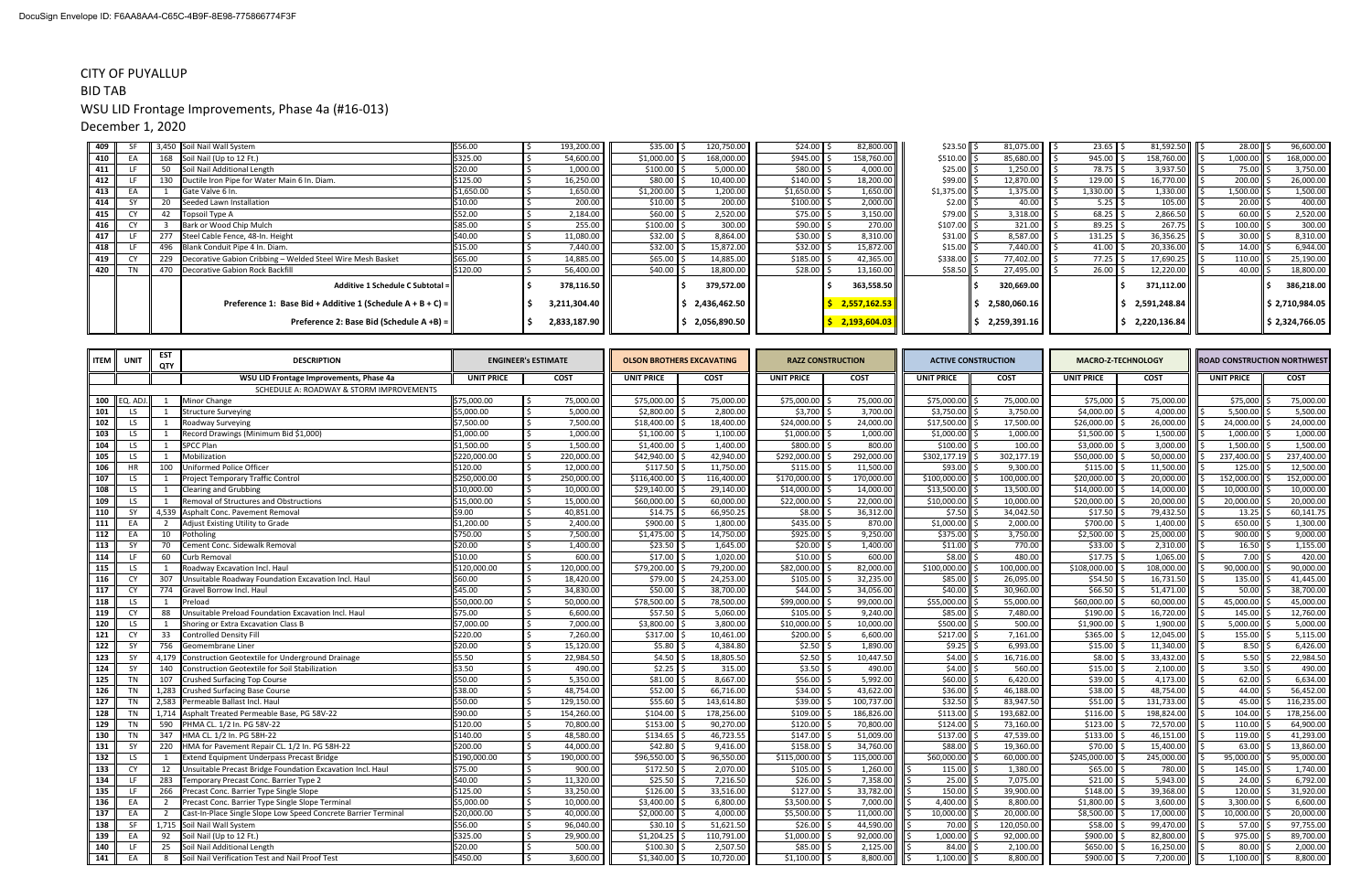| 142 | -LF         | 98                      | Underdrain Pipe 6 In. Diam                                        | \$100.00     | 9,800.00     | \$50.00<br>4,900.00                 | $$23.00$ \$               | 2,254.00     | 33.00                | 3,234.00     | $$125.00$ \$          | 12,250.00    | $30.00$ \$           | 2,940.00     |
|-----|-------------|-------------------------|-------------------------------------------------------------------|--------------|--------------|-------------------------------------|---------------------------|--------------|----------------------|--------------|-----------------------|--------------|----------------------|--------------|
| 143 | EA          | - 3                     | Slotted Underdrain for Sampling, Complete                         | \$6,500.00   | 19,500.00    | $$1,329.00$ \$<br>3,987.00          | $$3,000.00$ \$            | 9,000.00     | $1,200.00$ \$        | 3,600.00     | $$2,850.00$ \$        | 8,550.00     | $1,925.00$ \$<br>l s | 5,775.00     |
| 144 | EA          | $\overline{\mathbf{3}}$ | Shallow Underdrain for Sampling, Complete                         | \$5,500.00   | 16,500.00    | $$1,329.00$ $\parallel$<br>3,987.00 | $$1,925.00$ \$            | 5,775.00     | 1,200.00             | 3,600.00     | $$2,500.00$ \$        | 7,500.00     | $1,425.00$ \$        | 4,275.00     |
| 145 | LF          | 30                      | Corrugated Polyethylene Storm Sewer Pipe 4 In. Diam.              | \$160.00     | 4,800.00     | $$22.00$ $$$<br>660.00              | $$70.00$ \$               | 2,100.00     | 14.50                | 435.00       | $$55.00$ \$           | 1,650.00     | 55.00                | 1,650.00     |
| 146 | LF.         | 30                      | Corrugated Polyethylene Storm Sewer Pipe 8 In. Diam.              | \$200.00     | 6,000.00     | \$32.00<br>960.00                   | $$75.00$ $\vert$ \$       | 2,250.00     | 33.00                | 990.00       | $$65.00$ \$           | 1,950.00     | $65.00$ \$           | 1,950.00     |
| 147 | LF          | 33                      | Solid Wall PVC Storm Sewer Pipe 6 In. Diam.                       | \$200.00     | 6,600.00     | \$27.00<br>891.00                   | $$76.00$ $\vert$ \$       | 2,508.00     | 28.50                | 940.50       | \$61.00               | 2,013.00     | 64.00                | 2,112.00     |
| 148 | <b>LF</b>   | 690                     | Solid Wall PVC Storm Sewer Pipe 12 In. Diam                       | \$95.00      | 65,550.00    | \$85.00<br>58,650.00                | $$80.00$ $$$              | 55,200.00    | 70.00                | 48,300.00    | $$70.00$ \$           | 48,300.00    | 73.00                | 50,370.00    |
| 149 | LF          | 137                     | Ductile Iron Storm Sewer Pipe 12 In. Diam.                        | \$180.00     | 24,660.00    | \$116.25<br>15,926.25               | \$117.00                  | 16,029.00    | 117.00               | 16,029.00    | $$100.00$ \$          | 13,700.00    | 104.00               | 14,248.00    |
| 150 | EA          | - 6                     | Catch Basin Type 1                                                | \$1,350.00   | 8,100.00     | \$1,870.00<br>11,220.00             | \$2,900.00                | 17,400.00    | 1,350.00             | 8,100.00     | \$1,500.00            | 9,000.00     | 1,650.00             | 9,900.00     |
| 151 | EA          | $\mathbf{q}$            | Catch Basin Type 2, 48 In. Diam.                                  | \$4,500.00   | 40,500.00    | \$4,100.00<br>36,900.00             | \$4,850.00                | 43,650.00    | 3,200.00             | 28,800.00    | $$3,500.00$ \$        | 31,500.00    | 5,000.00             | 45,000.00    |
| 152 | EA          | - 1                     | Install New Storm Ring and Cover, Adjust to Finished Grade        | \$1,500.00   | 1,500.00     | \$1,324.00<br>1,324.00              | $$1,100.00$ \$            | 1,100.00     | 850.00               | 850.00       | $$2,200.00$ \$        | 2,200.00     | 1,100.00             | 1,100.00     |
| 153 | EA          | - 5                     | Install New Sewer Ring and Cover, Adjust to Finished Grade        | \$1,500.00   | 7,500.00     | \$1,323.00<br>6,615.00              | \$1,100.00                | 5,500.00     | 850.00               | 4,250.00     | $$2,200.00$ $\mid$ \$ | 11,000.00    | 1,100.00             | 5,500.00     |
| 154 | <b>CY</b>   | 50                      | Jnsuitable Pipe Foundation Excavation, Incl. Haul                 | \$60.00      | 3,000.00     | \$94.50<br>4,725.00                 | \$105.00                  | 5,250.00     | 125.00               | 6,250.00     | \$65.00               | 3,250.00     | 145.00               | 7,250.00     |
| 155 | EA          | - 9                     | Trench Dam                                                        | \$1,200.00   | 10,800.00    | \$3,522.00<br>31,698.00             | $$1,250.00$ \$            | 11,250.00    | 1,500.00             | 13,500.00    | $$300.00$ \$          | 2,700.00     | $600.00$ \;          | 5,400.00     |
| 156 | -LF         | 68                      |                                                                   | \$125.00     | 8,500.00     | \$76.00                             | \$135.00                  | 9,180.00     | 105.00               |              | \$160.00              | 10,880.00    | 143.00               | 9,724.00     |
| 157 | EA          | $\overline{1}$          | Ductile Iron Pipe for Water Main 6 In. Diam                       | \$1,650.00   |              | 5,168.00                            |                           | 1,500.00     | 1,400.00             | 7,140.00     |                       | 1,750.00     | 1,050.00             |              |
|     |             |                         | Gate Valve 6 In                                                   |              | 1,650.00     | \$2,000.00<br>2,000.00              | $$1,500.00$ \$            |              |                      | 1,400.00     | $$1,750.00$ \$        |              |                      | 1,050.00     |
| 158 | EA          | $\overline{2}$          | Install New Non-Locking Water Valve Box, Adjust to Finished Grade | \$600.00     | 1,200.00     | \$700.00<br>1,400.00                | $$520.00$ \$              | 1,040.00     | 700.00               | 1,400.00     | $$600.00$ \$          | 1,200.00     | 700.00               | 1,400.00     |
| 159 | EA          | 1                       | Install New Locking Water Valve Box, Adjust to Finished Grade     | \$850.00     | 850.00       | \$750.00<br>750.00                  | $$550.00$ \$              | 550.00       | 700.00               | 700.00       | $$650.00$ \$          | 650.00       | 725.00               | 725.00       |
| 160 | LS          | $\overline{1}$          | Erosion Control and Water Pollution Prevention                    | \$15,000.00  | 15,000.00    | \$5,500.00<br>5,500.00              | $$35,000.00$ $\downarrow$ | 35,000.00    | 20,000.00            | 20,000.00    | $$4,000.00$ \$        | 4,000.00     | 25,000.00            | 25,000.00    |
| 161 | <b>SY</b>   | 440                     | Biodegradable Erosion Control Blanket                             | \$3.00       | 1,320.00     | \$3.45<br>1,518.00                  | $$7.50$ $$$               | 3,300.00     | 5.00                 | 2,200.00     | $$7.75$ \$            | 3,410.00     | $3.50 \, \text{S}$   | 1,540.00     |
| 162 | EA          | -9                      | <b>Inlet Protection</b>                                           | \$90.00      | 810.00       | \$190.00<br>1,710.00                | \$125.00                  | 1,125.00     | 115.00               | 1,035.00     | $$130.00$ \$          | 1,170.00     | 90.00                | 810.00       |
| 163 | LF          | 1,000                   | High Visibility Silt Fence                                        | \$6.50       | 6,500.00     | \$4.64<br>4,640.00                  | $$6.00$ $$$               | 6,000.00     | 5.00                 | 5,000.00     | $$4.80$ \$            | 4,800.00     | $3.50$ \$            | 3,500.00     |
| 164 | LF          | 580                     | Wattle                                                            | \$4.00       | 2,320.00     | \$5.90<br>3,422.00                  | $$4.00$ \$                | 2,320.00     | 3.50                 | 2,030.00     | $$6.00$ \$            | 3,480.00     | $4.50$ \$            | 2,610.00     |
| 165 | SY          | 528                     | Temporary Seeding                                                 | \$10.00      | 5,280.00     | \$4.25<br>2,244.00                  | $$2.00$ $$$               | 1,056.00     | 1.25                 | 660.00       | $$3.65$ \$            | 1,927.20     | 1.60                 | 844.80       |
| 166 | LS          | $\overline{1}$          | <b>NPDES Construction Stormwater General Permit</b>               | \$5,000.00   | 5,000.00     | \$9,900.00<br>9,900.00              | $$9,300.00$ \$            | 9,300.00     | 100.00               | 100.00       | $$7,500.00$ \$        | 7,500.00     | 2,500.00             | 2,500.00     |
| 167 | <b>SY</b>   | 888                     | Seeded Lawn Installation                                          | \$10.00      | 8,880.00     | \$4.15<br>3,685.20                  | $$3.50$ $$$               | 3,108.00     | 3.50                 | 3,108.00     | $$3.65$ \$            | 3,241.20     | 2.25                 | 1,998.00     |
| 168 | CY          | 112                     | Topsoil Type A                                                    | \$52.00      | 5,824.00     | \$88.35<br>9,895.20                 | $$78.00$ $$$              | 8,736.00     | 77.00                | 8,624.00     | $$78.00$ \$           | 8,736.00     | $60.00$ \$           | 6,720.00     |
| 169 | CY          | 29                      | Bark or Wood Chip Mulch                                           | \$50.00      | 1,450.00     | \$109.70<br>3,181.30                | $$97.00$ $$$              | 2,813.00     | 95.00                | 2,755.00     | $$97.00$ \$           | 2,813.00     | 70.00                | 2,030.00     |
| 170 | <b>LF</b>   | 937                     | Cement Conc. Traffic Curb and Gutter                              | \$38.00      | 35,606.00    | \$25.70<br>24,080.90                | $$27.00$ \$               | 25,299.00    | 31.00                | 29,047.00    | \$31.00               | 29,047.00    | 31.50                | 29,515.50    |
| 171 | LF          | 422                     | Cement Conc. Border                                               | \$120.00     | 50,640.00    | \$145.00<br>61,190.00               | $$62.00$ \$               | 26,164.00    | 70.00                | 29,540.00    | \$290.00              | 122,380.00   | 60.00                | 25,320.00    |
| 172 | LF.         | 105                     | Cement Conc. Band                                                 | \$180.00     | 18,900.00    | \$190.00<br>19,950.00               | \$118.00                  | 12,390.00    | 127.00               | 13,335.00    | \$290.00              | 30,450.00    | 112.00               | 11,760.00    |
| 173 | FA          | - 1                     | Resolution of Utility Conflicts                                   | \$20,000.00  | 20,000.00    | \$20,000.00<br>20,000.00            | \$20,000.00               | 20,000.00    | 20,000.00            | 20,000.00    | \$20,000.00           | 20,000.00    | 20,000.00            | 20,000.00    |
| 174 | - SY        | 130                     | Commercial Cement Conc. Driveway Entrance, 3-Day Mix              | \$110.00     | 14,300.00    | \$54.70<br>7,111.00                 | $$91.00$ $$$              | 11,830.00    | 108.00               | 14,040.00    | \$97.00               | 12,610.00    | 87.00                | 11,310.00    |
| 175 | <b>HUND</b> | 1.30                    | <b>Type 1 Raised Pavement Markers</b>                             | \$500.00     | 650.00       | \$500.00<br>650.00                  | \$680.00 \$               | 884.00       | 670.00               | 871.00       | \$700.00              | 910.00       | 480.00               | 624.00       |
| 176 | <b>HUND</b> |                         | <b>Type 2 Rasied Pavement Markers</b>                             | \$500.00     | 500.00       | 500.00<br>\$500.00                  | $$850.00$ \$              | 850.00       | 670.00               | 670.00       | \$875.00              | 875.00       | 480.00               | 480.00       |
| 177 | <b>HUND</b> | 0.05                    | Type 3 Raised Pavemen Markers, 8 In.                              | \$500.00     | 25.00        | \$500.00<br>25.00                   | $$6,000.00$ \$            | 300.00       | 3,300.00             | 165.00       | $$6,140.00$ \$        | 307.00       | 480.00 \$            | 24.00        |
| 178 | LF          | 422                     | Chain Link Fence Type 6 on Conc. Border                           | \$55.00      | 23,210.00    | \$22.40<br>9,452.80                 | $$67.00$ \$               | 28,274.00    | 41.00                | 17,302.00    | \$72.00               | 30,384.00    | 40.00                | 16,880.00    |
| 179 | LF          | 55                      | Chain Link Fence Type 6 on Thickened Edge                         | \$55.00      | 3,025.00     | \$22.40<br>1,232.00                 | $$67.00$ \$               | 3,685.00     | 41.00                | 2,255.00     | \$72.00               | 3,960.00     | 40.00                | 2,200.00     |
| 180 | -LF         | 130                     | Steel Cable Fence, 48-In. Height                                  | \$40.00      | 5,200.00     | \$22.40<br>2,912.00                 | $$125.00$ \$              | 16,250.00    | 31.00                | 4,030.00     | $$133.00$ \$          | 17,290.00    | 30.00                | 3,900.00     |
| 181 | EA          | 1                       | Monument Case and Cover                                           | \$1,800.00   | 1,800.00     | \$1,675.00<br>1,675.00              | $$1,300.00$ \$            | 1,300.00     | 1,000.00             | 1,000.00     | $$375.00$ \$          | 375.00       | 2,625.00             | 2,625.00     |
| 182 | SY          | 283                     | Cement Conc. Sidewalk                                             | \$60.00      | 16,980.00    | \$44.60<br>12,621.80                | $$51.00$ \$               | 14,433.00    | 57.00                | 16,131.00    | \$95.00               | 26,885.00    | 48.75                | 13,796.25    |
| 183 | - SY        | 598                     | Pervious Cement Conc. Sidewalk                                    | \$75.00      | 44,850.00    | \$61.40<br>36,717.20                | $$62.00$ \$               | 37,076.00    | 53.00                | 31,694.00    | \$138.00              | 82,524.00    | 59.75                | 35,730.50    |
| 184 | LF          | 160                     | Pervious Cement Conc. Thickened Edge                              | \$50.00      | 8,000.00     | \$145.00<br>23,200.00               | $$28.00$ \$               | 4,480.00     | 45.00                | 7,200.00     | \$86.00               | 13,760.00    | 27.00                | 4,320.00     |
| 185 | LF          | 55                      | Cement Conc. Thickened Edge                                       | \$50.00      | 2,750.00     | \$111.00<br>6,105.00                | $$40.00$ \$               | 2,200.00     | 110.00               | 6,050.00     | $$82.00$ \$           | 4,510.00     | ll \$<br>$36.00$ \$  | 1,980.00     |
| 186 | SY          | 55                      | <b>HMA Curb Ramp</b>                                              | \$150.00     | 8,250.00     | $$91.80$ \$<br>5,049.00             | $$33.98$ \$               | 1,868.90     | $84.00$ \$           | 4,620.00     | $$79.00$ \$           | 4,345.00     | ۱s<br>$70.40$ \$     | 3,872.00     |
| 187 | SY          | 81                      | <b>HMA Sidewalk</b>                                               | \$80.00      | 6,480.00     | $$91.80$ \$<br>7,435.80             | $$33.98$ \$               | 2,752.38     | 95.00                | 7,695.00     | $$79.00$ \$           | 6,399.00     | 70.40                | 5,702.40     |
| 188 | LS          |                         | Illumination System, Complete                                     | \$195,000.00 | 195,000.00   | \$158,300.00<br>158,300.00          | \$138,000.00 \$           | 138,000.00   | 100,000.00           | 100,000.00   | $$145,000.00$ \$      | 145,000.00   | 141,000.00 \$        | 141,000.00   |
| 189 | LS          |                         | Permanent Signing                                                 | \$3,500.00   | 3,500.00     | $$6,250.00$ \$<br>6,250.00          | $$2,000.00$ \$            | 2,000.00     | 3,000.00             | 3,000.00     | $$4,500.00$ \$        | 4,500.00     | 2,000.00             | 2,000.00     |
| 190 | LF          |                         | 3,625 Plastic Line                                                | \$5.00       | 18,125.00    | $$1.10$ \$<br>3,987.50              | $$1.80$ \$                | 6,525.00     | $2.50$ \$            | 9,062.50     | $$1.86$ $$$           | 6,742.50     | $1.00 \, \text{S}$   | 3,625.00     |
| 191 | LF.         | 160                     | Plastic Wide Lane Line                                            | \$10.00      | 1,600.00     | $$2.25$ \$<br>360.00                | $$4.50$ $$$               | 720.00       | $5.00$ $\frac{5}{5}$ | 800.00       | $$4.66$ $$$           | 745.60       | $2.00$   \$          | 320.00       |
| 192 | EA          | - 6                     | <b>Plastic Traffic Arrow</b>                                      | \$300.00     | 1,800.00     | $$100.50$ \$<br>603.00              | $$185.00$ \$              | 1,110.00     | 200.00               | 1,200.00     | $$192.00$ \$          | 1,152.00     | $100.00$ \$          | 600.00       |
| 193 | EA          |                         | Plastic Traffic Letter                                            | \$300.00     | 2,400.00     | $$110.50$ \$<br>884.00              | $$85.00$ $$$              | 680.00       | $110.00$ \$          | 880.00       | $$88.00$ \$           | 704.00       | $107.00$ \$          | 856.00       |
| 194 | LF          | 30                      | <b>Plastic Stop Line</b>                                          | \$14.00      | 420.00       | $$13.40$ \$<br>402.00               | $$7.50$ $$$               | 225.00       | $22.00$ \$           | 660.00       | $$7.60$ $$$           | 228.00       | $13.00$   \$         | 390.00       |
| 195 | LF          | 850                     | Paint Line                                                        | \$1.00       | 850.00       | $$2.25$ \$<br>1,912.50              | $$2.00$ $$$               | 1,700.00     | 2.00                 | 1,700.00     | $$2.10$ $$$           | 1,785.00     | $2.20$ \$            | 1,870.00     |
| 196 | <b>CY</b>   | 639                     | Gabion Cribbing - Twisted or Welded Steel Wire Basket             | \$55.00      | 35,145.00    | $$84.80$ \$<br>54,187.20            | $$58.00$ $$$              | 37,062.00    | 220.00               | 140,580.00   | $$16.00$ \$           | 10,224.00    | $180.00$ \$          | 115,020.00   |
| 197 | CY          | 120                     | Decorative Gabion Cribbing - Welded Steel Wire Mesh Basket        | \$65.00      | 7,800.00     | $$72.50$ $$$<br>8,700.00            | $$57.00$ $$$              | 6,840.00     | 270.00               | 32,400.00    | $$16.00$ \$           | 1,920.00     | 206.00               | 24,720.00    |
| 198 | TN          |                         | 1,309 Gabion Rock Backfill                                        | \$65.00      | 85,085.00    | \$98.40<br>128,805.60               | $$91.00$ \$               | 119,119.00   | 32.00                | 41,888.00    | $$54.00$ \$           | 70,686.00    | 79.00                | 103,411.00   |
| 199 | TN          | 245                     | Decorative Gabion Rock Backfill                                   | \$125.00     | 30,625.00    | $$96.00$ \$<br>23,520.00            | \$60.60                   | 14,847.00    | $60.00$ \$           | 14,700.00    | $$54.00$ \$           | 13,230.00    | $96.00$ \$           | 23,520.00    |
| 200 | <b>CY</b>   | 20                      | Unsuitable Gabion Foundation Excavation Incl. Haul                | \$60.00      | 1,200.00     | $$116.00$ $$$<br>2,320.00           | $$105.00$ \$              | 2,100.00     | $90.00$ :            | 1,800.00     | $$54.00$ \$           | 1,080.00     | $145.00$ \$          | 2,900.00     |
| 201 | EA          | $\overline{\mathbf{3}}$ | <b>Water Monitoring Port</b>                                      | \$1,500.00   | 4,500.00     | $$550.00$ \$<br>1,650.00            | $$2,000.00$ \$            | 6,000.00     | 800.00               | 2,400.00     | $$750.00$ \$          | 2,250.00     | $1,025.00$ \$        | 3,075.00     |
|     |             |                         |                                                                   |              |              |                                     |                           |              |                      |              |                       |              |                      |              |
|     |             |                         | Schedule A Subtotal =                                             |              | 2,787,469.50 | 2,447,276.65                        |                           | 2,576,309.78 |                      | 2,406,982.19 |                       | 2,561,341.50 |                      | 2,548,042.70 |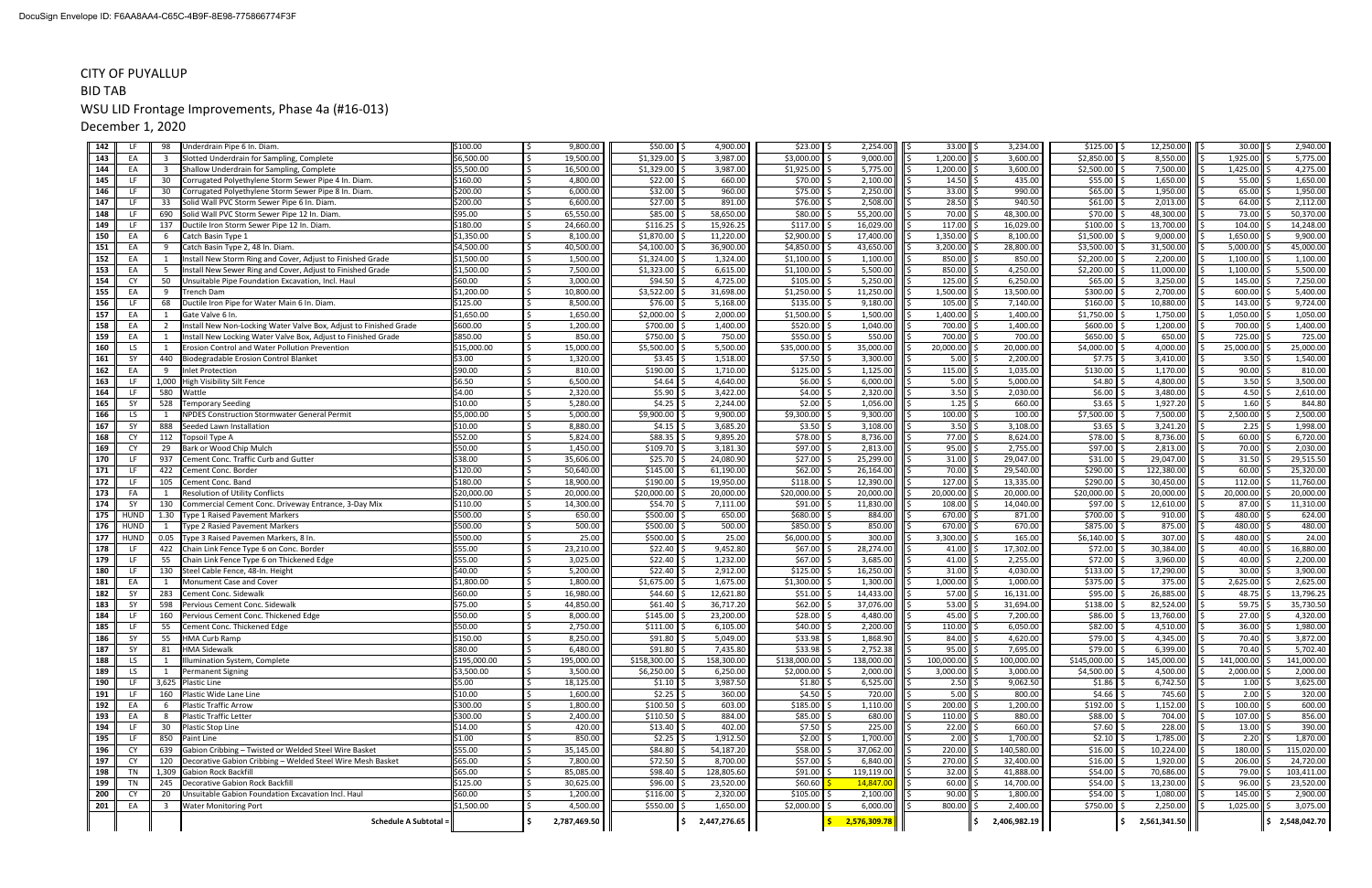| 300<br>LS.<br>301<br>EA |     | Shoring or Extra Excavation Class B - Water/Sewer              | \$6,500.00 |              |              |                |                 |                |                        |              |                |                |                        |                |
|-------------------------|-----|----------------------------------------------------------------|------------|--------------|--------------|----------------|-----------------|----------------|------------------------|--------------|----------------|----------------|------------------------|----------------|
|                         |     |                                                                |            | 6,500.00     | \$2,000.00   | 2,000.00       | \$1,500.00      | 1,500.00       | $500.00$ $\frac{1}{5}$ | 500.00       | $1,500.00$ \$  | 1,500.00       | 400.00 \$              | 400.00         |
|                         |     | Install New Ring and Cover, Adjust to Grade                    | \$7,500.00 | 7,500.00     | \$9,420.00   | 9,420.00       | \$8,200.00      | 8,200.00       | 6,700.00               | 6,700.00     | 11,000.00 \$   | 11,000.00      | 9,700.00               | 9,700.00       |
| 302<br><b>CY</b>        | 20  | Unsuitable Pipe Foundation Excavation Incl. Haul - Water/Sewer | \$60.00    | 1,200.00     | \$94.50      | 1,890.00       | \$105.00        | 2,100.00       | 133.00                 | 2,660.00     | $54.00$ \$     | 1,080.00       | $145.00$ \$            | 2,900.00       |
| 303<br>LF.              | 165 | ICL 52 Ductile Iron Pipe for Water Main 8 In. Diam.            | \$160.00   | 26,400.00    | $$35.10$ $$$ | 5,791.50       | \$93.00         | 15,345.00      | $105.00$ $\mid$        | 17,325.00    | $60.00$ \$     | 9,900.00       | $122.00$ \$            | 20,130.00      |
|                         |     | Schedule B Subtotal =                                          |            | 41,600.00    |              | 19,101.50      |                 | 27,145.00      |                        | 27,185.00    |                | 23,480.00      |                        | 33,130.00      |
|                         |     | WSST @ 9.9%                                                    |            | 4,118.40     |              | 1,891.05       |                 | 2,687.36       |                        | 2,691.32     |                | 2,324.52       |                        | 3,279.87       |
|                         |     | <b>Schedule B Subtotal</b>                                     |            | 45,718.40    |              | 20,992.55      |                 | 29,832.36      |                        | 29,876.32    |                | 25,804.52      |                        | 36,409.87      |
|                         |     | Total Bid Base Bid (Schedule A + B) =                          |            | 2,833,187.90 |              | \$2,468,269.20 |                 | 2,606,142.14   |                        | 2,436,858.5  |                | 2,587,146.02   |                        | \$2,584,452.57 |
|                         |     |                                                                |            |              |              |                |                 |                |                        |              |                |                |                        |                |
|                         |     | ADDITIVE 1 SCHEDULE C: 4B WALL CONSTRUCTION                    |            |              |              |                |                 |                |                        |              |                |                |                        |                |
| 400<br>SΥ               |     | Asphalt Conc. Pavement Removal                                 | \$12.00    | 1,344.00     | \$9.15       | 1,024.80       | \$9.00          | 1,008.00       | 15.00                  | 1,680.00     | $$17.50$ \$    | 1,960.00       | $13.25$ \$             | 1,484.00       |
| 401<br>EA               |     | Potholing                                                      | \$750.00   | 1,500.00     | \$1,500.00   | 3,000.00       | \$900.00        | 1,800.00       | 375.00 \$              | 750.00       | \$2,500.00     | 5,000.00       | $900.00$ $\frac{1}{5}$ | 1,800.00       |
| 402<br>LS.              |     | Shoring or Extra Excavation Class B                            | \$2,500.00 | 2,500.00     | \$2,000.00   | 2,000.00       | \$500.00        | 500.00         | 250.00 \$              | 250.00       | \$750.00       | 750.00         | 6,500.00               | 6,500.00       |
| 403<br>SY               | 311 | Construction Geotextile for Soil Stabilization                 | \$3.50     | 1,088.50     | \$2.25       | 699.75         | \$6.50          | 2,021.50       | $7.50$ \$              | 2,332.50     | $$15.00$ \$    | 4,665.00       | $3.50$ \$              | 1,088.50       |
| 404<br><b>SY</b>        | 102 | Geomembrane Liner                                              | \$20.00    | 2,040.00     | \$6.00       | 612.00         | \$4.50          | 459.00         | $10.00$ \$             | 1,020.00     | $$15.00$ \$    | 1,530.00       | $8.50$ \$              | 867.00         |
| 405<br>TN               |     | Crushed Surfacing Top Course                                   | \$100.00   | 500.00       | $$154.25$ \$ | 771.25         | $$90.00$ $$$    | 450.00         | $80.00$ \$             | 400.00       | $$39.00$ \$    | 195.00         | $62.00$ \$             | 310.00         |
| 406<br><b>TN</b>        | 20  | <b>Crushed Surfacing Base Course</b>                           | \$80.00    | 1,600.00     | \$55.00      | 1,100.00       | $$105.00$ $ $ : | 2,100.00       | $38.00$ \$             | 760.00       | $$38.00$ \$    | 760.00         | 44.00 \$               | 880.00         |
| 407<br>TN               | 28  | Permeable Ballast Incl. Haul                                   | \$50.00    | 1,400.00     | \$67.50      | 1,890.00       | \$53.00         | 1,484.00       | $32.00$ $\frac{2}{3}$  | 896.00       | $$51.00$ \$    | 1,428.00       | $45.00$ \$             | 1,260.00       |
| 408<br>TN               | -35 | HMA Cl. 1/2 In. CL. 1/2 In. PG 58H-22                          | \$200.00   | 7,000.00     | \$245.00     | 8,575.00       | \$193.00        | 6,755.00       | 2,000.00               | 70,000.00    | $$123.00$ \$   | 4,305.00       | 175.00 \$              | 6,125.00       |
| <b>SF</b><br>409        |     | 3450 Soil Nail Wall System                                     | \$56.00    | 193,200.00   | \$30.00      | 103,500.00     | \$26.00         | 89,700.00      | 70.00                  | 241,500.00   | $$58.00$ \$    | 200,100.00     | 57.50                  | 198,375.00     |
| 410<br>EA               | 168 | Soil Nail (Up to 12 Ft.)                                       | \$325.00   | 54,600.00    | \$1,204.25   | 202,314.00     | \$1,000.00      | 168,000.00     | 1,000.00               | 168,000.00   | $$900.00$ \$   | 151,200.00     | 975.00 \$              | 163,800.00     |
| 411<br>LF.              | 50  | Soil Nail Additional Length                                    | \$20.00    | 1,000.00     | \$100.25     | 5,012.50       | \$85.00         | 4,250.00       | 84.00                  | 4,200.00     | $$650.00$ \$   | 32,500.00      | $80.00$ $\frac{1}{5}$  | 4,000.00       |
| 412<br>LF               | 130 | Ductile Iron Pipe for Water Main 6 In. Diam.                   | \$125.00   | 16,250.00    | $$63.20$ \$  | 8,216.00       | \$115.00        | 14,950.00      | $83.00$ $\mid$ .       | 10,790.00    | $$160.00$ \$   | 20,800.00      | $122.00$ \$            | 15,860.00      |
| 413<br>EA               |     | Gate Valve 6 In.                                               | \$1,650.00 | 1,650.00     | \$2,000.00   | 2,000.00       | \$1,600.00      | 1,600.00       | $1,400.00$ $\mid$ 9    | 1,400.00     | $$1,750.00$ \$ | 1,750.00       | $1,050.00$ \$          | 1,050.00       |
| 414<br>SY               | 20  | Seeded Lawn Installation                                       | \$10.00    | 200.00       | $$4.15$ \$   | 83.00          | \$4.00          | 80.00          | $3.50$ \$              | 70.00        | $$3.65$ \$     | 73.00          | $2.20$ \$              | 44.00          |
| 415<br>CY               | 42  | <b>Topsoil Type A</b>                                          | \$52.00    | 2,184.00     | \$88.35      | 3,710.70       | \$78.00         | 3,276.00       | 77.00                  | 3,234.00     | $$78.00$ \$    | 3,276.00       | $60.00$ \$             | 2,520.00       |
| 416<br>CY               |     | Bark or Wood Chip Mulch                                        | \$85.00    | 255.00       | \$109.75     | 329.25         | \$97.00         | 291.00         | 95.00                  | 285.00       | $$97.00$ \$    | 291.00         | 70.00 \$               | 210.00         |
| 417<br>LF               | 277 | Steel Cable Fence, 48-In. Height                               | \$40.00    | 11,080.00    | \$30.00      | 8,310.00       | \$125.00        | 34,625.00      | 31.00                  | 8,587.00     | $$135.00$ \$   | 37,395.00      | $30.00$ S              | 8,310.00       |
| 418<br>LF               | 496 | Blank Conduit Pipe 4 In, Diam                                  | \$15.00    | 7,440.00     | \$23.40      | 11,606.40      | \$22.00         | 10,912.00      | 21.00                  | 10,416.00    | $$19.00$ \$    | 9,424.00       | $13.25$ \$             | 6,572.00       |
| 419<br><b>CY</b>        | 229 | Decorative Gabion Cribbing - Welded Steel Wire Mesh Basket     | \$65.00    | 14,885.00    | \$107.25     | 24,560.25      | \$58.00         | 13,282.00      | 242.00                 | 55,418.00    | $$16.00$ \$    | 3,664.00       | 242.00                 | 55,418.00      |
| 420<br>TN               | 470 | Decorative Gabion Rock Backfill                                | \$120.00   | 56,400.00    | \$96.00      | 45,120.00      | \$60.00         | 28,200.00      | 60.00                  | 28,200.00    | $$54.00$ \$    | 25,380.00      | $96.00$ \$             | 45,120.00      |
|                         |     | Additive 1 Schedule C Subtotal                                 |            | 378,116.50   |              | 434,434.90     |                 | 385,743.50     |                        | 610,188.50   |                | 506,446.00     |                        | 521,593.50     |
|                         |     | Preference 1: Base Bid + Additive 1 (Schedule $A + B + C$ ) =  |            | 3,211,304.40 |              | 2,902,704.10   |                 | 2,991,885.64   |                        | 3,047,047.01 |                | 3,093,592.02   |                        | \$3,106,046.07 |
|                         |     | Preference 2: Base Bid (Schedule A +B) =                       |            | 2,833,187.90 |              | \$2,468,269.20 |                 | \$2,606,142.14 |                        | 2,436,858.51 |                | \$2,587,146.02 |                        | \$2,584,452.57 |

| <b>ITEM</b> | <b>UNIT</b> | <b>EST</b><br>QTY | <b>DESCRIPTION</b>                                  | <b>ENGINEER'S ESTIMATE</b> |             | <b>CASCADE CIVIL CONSTRUCTION</b> |             |            | <b>MILES RESOURCES</b> |   |             |
|-------------|-------------|-------------------|-----------------------------------------------------|----------------------------|-------------|-----------------------------------|-------------|------------|------------------------|---|-------------|
|             |             |                   | WSU LID Frontage Improvements, Phase 4a             | <b>UNIT PRICE</b>          | <b>COST</b> | <b>UNIT PRICE</b>                 | <b>COST</b> |            | <b>UNIT PRICE</b>      |   | <b>COST</b> |
|             |             |                   | SCHEDULE A: ROADWAY & STORM IMPROVEMENTS            |                            |             |                                   |             |            |                        |   |             |
| 100         | EQ. ADJ.    |                   | <b>Minor Change</b>                                 | \$75,000.00                | 75,000.00   | $$75,000.00$ \$                   |             | 75,000.00  | \$75,000.00            |   | 75,000.00   |
| 101         | LS          |                   | <b>Structure Surveying</b>                          | \$5,000.00                 | 5,000.00    | $$4,000.00$ \$                    |             | 4,000.00   | \$3,878                |   | 3,877.57    |
| 102         | LS          |                   | Roadway Surveying                                   | \$7,500.00                 | 7,500.00    | $$15,000.00$ \$                   |             | 15,000.00  | \$17,836.81            |   | 17,836.81   |
| 103         | LS.         |                   | Record Drawings (Minimum Bid \$1,000)               | \$1,000.00                 | 1,000.00    | $$2,500.00$ \$                    |             | 2,500.00   | \$1,000.00             |   | 1,000.00    |
| 104         | LS          |                   | <b>SPCC Plan</b>                                    | \$1,500.00                 | 1,500.00    | \$500.00 \$                       |             | 500.00     | \$250.00               |   | 250.00      |
| 105         | LS.         |                   | Mobilization                                        | \$220,000.00               | 220,000.00  | \$300,000.00 \$                   |             | 300,000.00 | \$107,500.00           | Ś | 107,500.00  |
| 106         | <b>HR</b>   | 100               | Uniformed Police Officer                            | \$120.00                   | 12,000.00   | $$110.00$ \$                      |             | 11,000.00  | \$125.00               |   | 12,500.00   |
| 107         | <b>LS</b>   |                   | Project Temporary Traffic Control                   | \$250.000.00               | 250,000.00  | $$200,000.00$ \$                  |             | 200,000.00 | \$155,400.00           |   | 155,400.00  |
| 108         | <b>LS</b>   |                   | <b>Clearing and Grubbing</b>                        | \$10,000.00                | 10,000.00   | $$41,657.00$ \$                   |             | 41,657.00  | \$13,000.00            |   | 13,000.00   |
| 109         | LS          |                   | <b>Removal of Structures and Obstructions</b>       | \$15.000.00                | 15,000.00   | $$125,000.00$ \$                  |             | 125,000.00 | \$34,000.00            | Ś | 34,000.00   |
| 110         | <b>SY</b>   |                   | 4,539 Asphalt Conc. Pavement Removal                | \$9.00                     | 40.851.00   | $$10.00$ $$$                      |             | 45,390.00  | \$6.80                 |   | 30,865.20   |
| 111         | EA          |                   | Adjust Existing Utility to Grade                    | \$1,200.00                 | 2,400.00    | $$900.00$ \$                      |             | 1,800.00   | \$1,400.00             |   | 2,800.00    |
| 112         | EA          | 10                | Potholing                                           | \$750.00                   | 7,500.00    | \$550.00                          |             | 5,500.00   | \$525.00               |   | 5,250.00    |
| 113         | SY          | 70                | Cement Conc. Sidewalk Removal                       | \$20.00                    | 1,400.00    | \$17.00                           |             | 1,190.00   | \$8.70                 |   | 609.00      |
| 114         | LF          | 60                | Curb Removal                                        | \$10.00                    | 600.00      | \$5.00                            |             | 300.00     | \$4.50                 |   | 270.00      |
| 115         | LS          |                   | Roadway Excavation Incl. Haul                       | \$120.000.00               | 120,000.00  | $$130,000.00$ \$                  |             | 130,000.00 | \$80,000.00            |   | 80,000.00   |
| 116         | <b>CY</b>   | 307               | Unsuitable Roadway Foundation Excavation Incl. Haul | \$60.00                    | 18,420.00   | $$145.00$ \$                      |             | 44,515.00  | \$84.00                |   | 25,788.00   |
| 117         | <b>CY</b>   | 774               | <b>Gravel Borrow Incl. Haul</b>                     | \$45.00                    | 34,830.00   | $$40.00$ \$                       |             | 30,960.00  | \$47.00                |   | 36,378.00   |
| 118         | LS          |                   | Preload                                             | \$50,000.00                | 50,000.00   | $$83,000.00$ \$                   |             | 83,000.00  | \$95,000.00            |   | 95,000.00   |
| 119         | <b>CY</b>   |                   | Unsuitable Preload Foundation Excavation Incl. Haul | \$75.00                    | 6,600.00    | $$130.00$ \$                      |             | 11,440.00  | \$84.00                |   | 7,392.00    |
| 120         | LS          |                   | Shoring or Extra Excavation Class B                 | \$7,000.00                 | 7,000.00    | $$2,500.00$ \$                    |             | 2,500.00   | $$500.00$ \$           |   | 500.00      |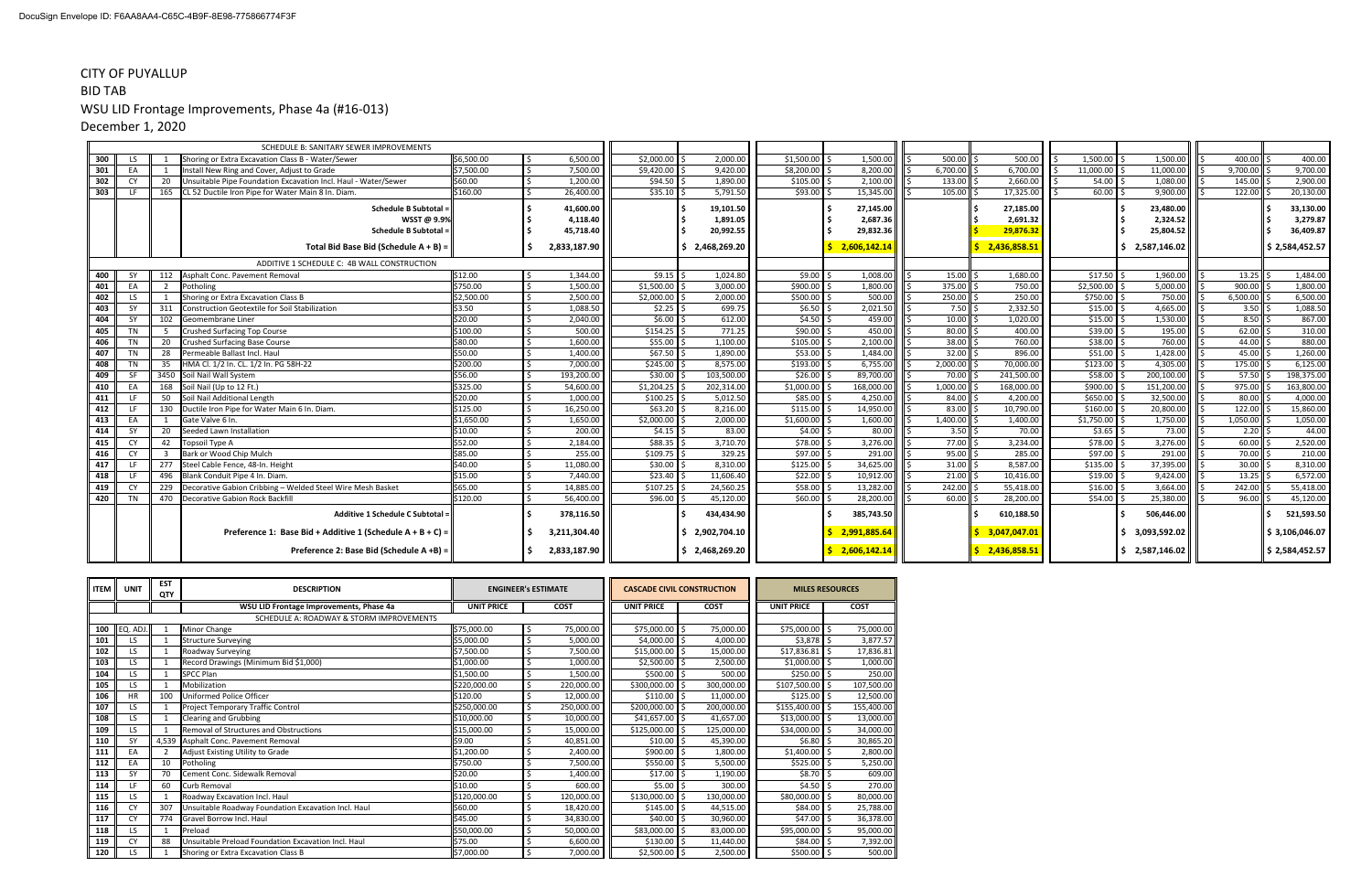#### CITY OF PUYALLUP

# BID TABWSU LID Frontage Improvements, Phase 4a (#16-013)

December 1, 2020

| 121        | <b>CY</b>       | 33             | <b>Controlled Density Fill</b>                                                                                                   | \$220.00                | Ś       | 7,260.00               | \$225.00            | l\$<br>7,425.00                     | \$200.00               | l\$<br>6,600.00                   |
|------------|-----------------|----------------|----------------------------------------------------------------------------------------------------------------------------------|-------------------------|---------|------------------------|---------------------|-------------------------------------|------------------------|-----------------------------------|
| 122        | SY              | 756            | Geomembrane Liner                                                                                                                | \$20.00                 | \$      | 15,120.00              | \$9.00              | 6,804.00<br>Ś                       | \$13.00                | 9,828.00<br>Ś                     |
| 123        | SY              | 4,179          | Construction Geotextile for Underground Drainage                                                                                 | \$5.50                  | Ś       | 22,984.50              | \$2.00              | Ś<br>8,358.00                       | \$7.00                 | Ś<br>29,253.00                    |
| 124        | SY              | 140            | Construction Geotextile for Soil Stabilization                                                                                   | \$3.50                  | Ś       | 490.00                 | \$4.00              | 560.00<br>Ś                         | \$12.00                | Ś<br>1,680.00                     |
| 125        | TN              | 107            | Crushed Surfacing Top Course                                                                                                     | \$50.00                 | \$      | 5,350.00               | \$75.00             | Ś<br>8,025.00                       | \$65.50                | \$<br>7,008.50                    |
| 126        | <b>TN</b>       | 1,283          | Crushed Surfacing Base Course                                                                                                    | \$38.00                 | Ś       | 48,754.00              | \$40.00             | 51,320.00<br>Ś                      | \$33.00                | Ś.<br>42,339.00                   |
| 127        | <b>TN</b>       | 2,583          | Permeable Ballast Incl. Haul                                                                                                     | \$50.00                 | \$      | 129,150.00             | \$42.00             | 108,486.00<br>Ŝ.                    | \$45.00                | Ś<br>116,235.00                   |
| 128        | <b>TN</b>       | 1,714          | Asphalt Treated Permeable Base, PG 58V-22                                                                                        | \$90.00                 | \$      | 154,260.00             | \$100.00            | 171,400.00                          | \$85.00                | 145,690.00                        |
| 129        | <b>TN</b>       | 590            | PHMA CL. 1/2 In. PG 58V-22                                                                                                       | \$120.00                | Ś       | 70,800.00              | \$108.00            | 63,720.00                           | \$125.00               | 73,750.00                         |
| 130        | <b>TN</b>       | 347            | HMA CL. 1/2 In. PG 58H-22                                                                                                        | \$140.00                | \$      | 48,580.00              | \$120.00            | \$<br>41,640.00                     | \$110.00               | \$<br>38,170.00                   |
| 131        | SY              | 220            | HMA for Pavement Repair CL. 1/2 In. PG 58H-22                                                                                    | \$200.00                | Ś       | 44,000.00              | \$64.00             | 14,080.00                           | \$110.00               | Ś<br>24,200.00                    |
| 132        | LS              | 1              | Extend Equipment Underpass Precast Bridge                                                                                        | \$190,000.00            | Ś       | 190,000.00             | \$135,000.00        | Ś<br>135,000.00                     | \$125,000.00           | 125,000.00                        |
| 133        | <b>CY</b>       | 12             | Unsuitable Precast Bridge Foundation Excavation Incl. Haul                                                                       | \$75.00                 | \$      | 900.00                 | \$160.00            | Ś<br>1,920.00                       | \$84.00                | Ś<br>1,008.00                     |
| 134        | LF              | 283            | Temporary Precast Conc. Barrier Type 2                                                                                           | \$40.00                 | \$      | 11,320.00              | \$15.15             | 4,287.45<br>Ś                       | \$26.00                | Ś<br>7,358.00                     |
| 135        | LF              | 266            | Precast Conc. Barrier Type Single Slope                                                                                          | \$125.00                |         | 33,250.00              | \$133.50            | Ś<br>35,511.00                      | \$130.00               | 34,580.00                         |
| 136        | EA              | $\overline{2}$ | Precast Conc. Barrier Type Single Slope Terminal                                                                                 | \$5,000.00              | Ś       | 10,000.00              | \$2,500.00          | Ś<br>5,000.00                       | \$3,490.00             | \$<br>6,980.00                    |
| 137        | EA              | 2              | Cast-In-Place Single Slope Low Speed Concrete Barrier Terminal                                                                   | \$20,000.00             | \$      | 40,000.00              | \$9,000.00          | Ś<br>18,000.00                      | \$10,300.00            | \$<br>20,600.00                   |
| 138        | SF              | 1,715          | Soil Nail Wall System                                                                                                            | \$56.00                 | Ś       | 96,040.00              | \$22.50             | Ś<br>38,587.50                      | \$185.00               | Ś<br>317,275.00                   |
| 139        | EA              | 92             | Soil Nail (Up to 12 Ft.)                                                                                                         | \$325.00                | Ś.      | 29,900.00              | \$900.00            | Ś<br>82,800.00                      | \$657.00               | Ś<br>60,444.00                    |
| 140        | LF              | 25             | Soil Nail Additional Length                                                                                                      | \$20.00                 | Ś.      | 500.00                 | \$75.00             | Ś<br>1,875.00                       | \$230.00               | 5,750.00<br>\$                    |
| 141        | EA              | 8              | Soil Nail Verification Test and Nail Proof Test                                                                                  | \$450.00                | Ś       | 3,600.00               | \$1,000.00          | Ś<br>8,000.00                       | \$11,250.00            | 90,000.00                         |
| 142        | LF              | 98             | Underdrain Pipe 6 In. Diam.                                                                                                      | \$100.00                | Ś       | 9,800.00               | \$75.00             | 7,350.00<br>Ś                       | \$76.50                | \$<br>7,497.00                    |
| 143        | EA              | 3              | Slotted Underdrain for Sampling, Complete                                                                                        | \$6,500.00              | Ś.      | 19,500.00              | \$3,000.00          | Ś<br>9,000.00                       | \$4,600.00             | \$<br>13,800.00                   |
| 144        | EA              | 3              | Shallow Underdrain for Sampling, Complete                                                                                        | \$5,500.00              | Ś       | 16,500.00              | \$2,200.00          | Ś<br>6,600.00                       | \$4,600.00             | \$<br>13,800.00                   |
| 145        | LF              | 30             | Corrugated Polyethylene Storm Sewer Pipe 4 In. Diam.                                                                             | \$160.00                | Ś       | 4,800.00               | \$85.00             | Ś<br>2,550.00                       | \$80.00                | Ś<br>2,400.00                     |
| 146        | LF              | 30             | Corrugated Polyethylene Storm Sewer Pipe 8 In. Diam.                                                                             | \$200.00                | Ś.      | 6,000.00               | \$92.00             | 2,760.00                            | \$80.00                | Ś<br>2,400.00                     |
| 147        | LF              | 33             | Solid Wall PVC Storm Sewer Pipe 6 In. Diam.                                                                                      | \$200.00                |         | 6,600.00               | \$138.00            | 4,554.00                            | \$83.00                | 2,739.00                          |
| 148        | LF              | 690            | Solid Wall PVC Storm Sewer Pipe 12 In. Diam.                                                                                     | \$95.00                 | Ś       | 65,550.00              | \$130.00            | \$<br>89,700.00                     | \$93.00                | Ś<br>64,170.00                    |
| 149        | LF              | 137            | Ductile Iron Storm Sewer Pipe 12 In. Diam.                                                                                       | \$180.00                | Ś       | 24,660.00              | \$117.00            | 16,029.00<br>\$                     | \$105.00               | Ś<br>14,385.00                    |
| 150        | EA              | 6              | Catch Basin Type 1                                                                                                               | \$1,350.00              | Ś       | 8,100.00               | \$1,950.00          | Ś<br>11,700.00                      | \$1,400.00             | Ś<br>8,400.00                     |
| 151        | EA              | 9              | Catch Basin Type 2, 48 In. Diam.                                                                                                 | \$4,500.00              | Ś       | 40,500.00              | \$5,400.00          | Ŝ.<br>48,600.00                     | \$5,350.00             | \$<br>48,150.00                   |
| 152        | EA              | 1              | Install New Storm Ring and Cover, Adjust to Finished Grade                                                                       | \$1,500.00              | \$      | 1,500.00               | \$1,500.00          | Ś<br>1,500.00                       | \$1,400.00             | \$<br>1,400.00                    |
| 153        | EA              | 5              | nstall New Sewer Ring and Cover, Adjust to Finished Grade                                                                        | \$1,500.00              |         | 7,500.00               | \$1,500.00          | 7,500.00<br>Ś                       | \$1,400.00             | Ś<br>7,000.00                     |
| 154        | <b>CY</b>       | 50             | Unsuitable Pipe Foundation Excavation, Incl. Haul                                                                                | \$60.00                 | Ś       | 3,000.00               | \$176.00            | Ś<br>8,800.00                       | \$84.00                | Ś<br>4,200.00                     |
| 155        | EA              | 9              | <b>Trench Dam</b>                                                                                                                | \$1,200.00              | \$      | 10,800.00              | \$600.00            | Ś<br>5,400.00                       | \$1,250.00             | \$<br>11,250.00                   |
| 156        | LF              | 68             | Ductile Iron Pipe for Water Main 6 In. Diam.                                                                                     | \$125.00                |         | 8,500.00               | \$300.00            | 20,400.00<br>Ś                      | \$150.00               | Ś<br>10,200.00                    |
| 157        | EA              | $\mathbf{1}$   | Gate Valve 6 In.                                                                                                                 | \$1,650.00              |         | 1,650.00               | \$1,300.00          | Ś<br>1,300.00                       | \$1,150.00             | Ś<br>1,150.00                     |
| 158        | EA              | $\overline{2}$ |                                                                                                                                  | \$600.00                | Ś       | 1,200.00               | \$660.00            | Ś<br>1,320.00                       | \$825.00               | \$<br>1,650.00                    |
| 159        | EA              | 1              | nstall New Non-Locking Water Valve Box, Adjust to Finished Grade<br>nstall New Locking Water Valve Box, Adjust to Finished Grade | \$850.00                | Ś.      | 850.00                 | \$730.00            | Ś<br>730.00                         | \$825.00               | Ś<br>825.00                       |
| 160        | LS              | $\mathbf{1}$   | Erosion Control and Water Pollution Prevention                                                                                   | \$15,000.00             | \$      | 15,000.00              | \$100,000.00        | Ś<br>100,000.00                     | \$16,300.00            | Ś<br>16,300.00                    |
| 161        | <b>SY</b>       | 440            | Biodegradable Erosion Control Blanket                                                                                            | \$3.00                  | \$      | 1,320.00               | \$5.00              | Ś<br>2,200.00                       | \$6.10                 | \$<br>2,684.00                    |
| 162        | EA              | 9              | nlet Protection                                                                                                                  | \$90.00                 | Ś       | 810.00                 | \$80.00             | 720.00<br>\$                        | \$94.50                | Ś<br>850.50                       |
| 163        | LF              | 1,000          |                                                                                                                                  | \$6.50                  | Ś       | 6,500.00               | \$5.00              | 5,000.00<br>Ś                       | \$5.50                 | 5,500.00                          |
| 164        | LF              | 580            | High Visibility Silt Fence<br>Wattle                                                                                             | \$4.00                  | Ś       | 2,320.00               | \$6.00              | 3,480.00                            | \$5.30                 | 3,074.00                          |
|            | SY              |                |                                                                                                                                  |                         |         |                        | \$1.00              | 528.00<br>Ś                         | \$8.00                 | Ś                                 |
| 165        |                 | 528            | <b>Femporary Seeding</b>                                                                                                         | \$10.00<br>\$5,000.00   | \$      | 5,280.00<br>5,000.00   | \$2,500.00 \$       | 2,500.00                            | $$5,000.00$ \$         | 4,224.00<br>5,000.00              |
| 166<br>167 | LS<br>SY        | 1<br>888       | NPDES Construction Stormwater General Permit                                                                                     | \$10.00                 | \$      | 8,880.00               |                     | Ŝ.<br>1,776.00                      | $$3.70$ \$             |                                   |
| 168        | <b>CY</b>       |                | Seeded Lawn Installation                                                                                                         | \$52.00                 | \$.     |                        | \$2.00<br>\$60.00   | 6,720.00<br>Ŝ.                      | \$79.00                | 3,285.60<br>Ś<br>8,848.00         |
|            |                 | 112            | Topsoil Type A                                                                                                                   | \$50.00                 | \$      | 5,824.00               |                     |                                     |                        |                                   |
| 169        | <b>CY</b><br>LF | 29<br>937      | Bark or Wood Chip Mulch<br>Cement Conc. Traffic Curb and Gutter                                                                  | \$38.00                 | \$      | 1,450.00<br>35,606.00  | \$50.00<br>\$24.00  | ۱\$<br>1,450.00<br>22,488.00<br>l\$ | \$98.00<br>\$34.50     | \$<br>2,842.00<br>\$<br>32,326.50 |
| 170<br>171 | LF              | 422            | Cement Conc. Border                                                                                                              | \$120.00                | Ś.      | 50,640.00              | \$55.00             | 23,210.00                           | \$69.00                | 29,118.00                         |
| 172        | LF              | 105            | Cement Conc. Band                                                                                                                | \$180.00                | \$      | 18,900.00              | \$104.00            | 10,920.00                           | \$115.00               | \$<br>12,075.00                   |
|            |                 |                |                                                                                                                                  |                         | Ś       |                        |                     | l \$                                |                        |                                   |
| 173<br>174 | FA<br>SY        | 1<br>130       | Resolution of Utility Conflicts<br>Commercial Cement Conc. Driveway Entrance, 3-Day Mix                                          | \$20,000.00<br>\$110.00 | Ś       | 20,000.00<br>14,300.00 | \$20,000.00         | 20,000.00<br>10,400.00              | \$20,000.00<br>\$83.00 | \$<br>20,000.00<br>10,790.00<br>Ś |
|            |                 |                |                                                                                                                                  | \$500.00                |         |                        | \$80.00<br>\$600.00 |                                     | \$500.00               |                                   |
| 175        | <b>HUND</b>     | 1.30           | Type 1 Raised Pavement Markers                                                                                                   |                         | \$      | 650.00                 |                     | \$<br>780.00                        |                        | \$<br>650.00                      |
| 176        | <b>HUND</b>     | 1              | Type 2 Rasied Pavement Markers                                                                                                   | \$500.00                | Ś<br>\$ | 500.00                 | \$750.00            | l\$<br>750.00                       | \$500.00               | \$<br>500.00                      |
| 177        | <b>HUND</b>     | 0.05           | Type 3 Raised Pavemen Markers, 8 In.                                                                                             | \$500.00                |         | 25.00                  | \$5,250.00          | 262.50<br>Ŝ.                        | \$500.00               | \$<br>25.00                       |
| 178        | <b>LF</b>       | 422            | Chain Link Fence Type 6 on Conc. Border                                                                                          | \$55.00                 | \$      | 23,210.00              | \$37.25             | 15,719.50                           | \$57.50                | \$<br>24,265.00                   |
| 179        | LF              | 55             | Chain Link Fence Type 6 on Thickened Edge                                                                                        | \$55.00                 | Ś       | 3,025.00               | \$37.25             | 2,048.75<br>Ś.                      | \$57.50                | \$<br>3,162.50                    |
| 180        | LF              | 130            | Steel Cable Fence, 48-In. Height                                                                                                 | \$40.00                 | Ś.      | 5,200.00               | \$27.75             | 3,607.50<br>Ŝ.                      | \$43.00                | \$<br>5,590.00                    |
| 181        | EA              | 1              | Monument Case and Cover                                                                                                          | \$1,800.00              | Ś.      | 1,800.00               | \$900.00            | 900.00                              | \$1,400.00             | \$<br>1,400.00                    |
| 182        | SY              | 283            | Cement Conc. Sidewalk                                                                                                            | \$60.00                 | Ś       | 16,980.00              | \$45.00             | 12,735.00                           | \$62.00                | 17,546.00                         |
| 183        | SY              | 598            | Pervious Cement Conc. Sidewalk                                                                                                   | \$75.00                 | \$      | 44,850.00              | \$55.00             | l \$<br>32,890.00                   | \$72.00                | Ś<br>43,056.00                    |
| 184        | LF              | 160            | Pervious Cement Conc. Thickened Edge                                                                                             | \$50.00                 | \$      | 8,000.00               | \$25.00             | 4,000.00<br>\$                      | \$29.00                | \$<br>4,640.00                    |
| 185        | LF              | 55             | Cement Conc. Thickened Edge                                                                                                      | \$50.00                 | \$      | 2,750.00               | $$33.00$ \$         | 1,815.00                            | \$29.00                | \$<br>1,595.00                    |